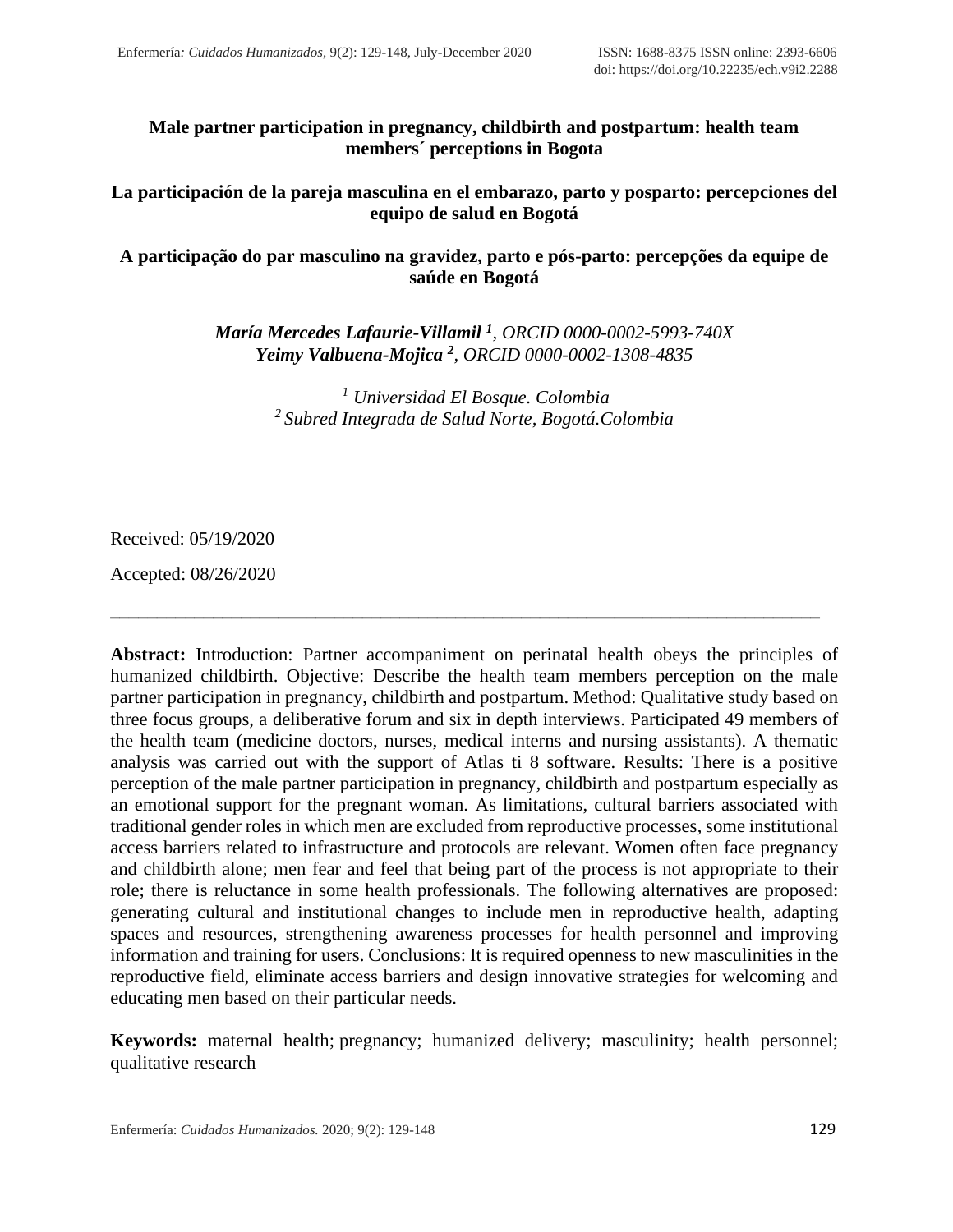**Resumen:** Introducción: El acompañamiento de la pareja a la gestante obedece a los principios del parto humanizado. Objetivo: Describir la percepción del equipo de salud sobre la participación de la pareja masculina en el embarazo, parto y postparto. Metodología: Estudio cualitativo basado en tres grupos focales, un conversatorio y seis entrevistas a profundidad. Participaron 49 miembros del equipo de salud (médicos, enfermeras, internos de medicina y auxiliares de enfermería). Se realizó un análisis temático con apoyo del software Atlas ti 8. Resultados: Hay una percepción positiva sobre la inclusión de la pareja en el proceso reproductivo, especialmente como apoyo emocional a la gestante. Como limitaciones se destacan barreras culturales asociadas al género en que los hombres son excluidos de los procesos reproductivos y barreras de acceso relacionadas con la infraestructura y ciertos protocolos institucionales. Las mujeres con frecuencia asumen a solas la gestación y parto; los hombres no se sienten apropiados de su papel y temen hacer parte del proceso; hay reticencia en algunos profesionales de salud. Como alternativas se propone: generar cambios culturales e institucionales que incluyan a los hombres en la salud reproductiva, adecuar espacios y recursos, fortalecer procesos de sensibilización al personal de salud y mejorar la información y preparación de los usuarios. Conclusiones: Se requiere una apertura a las nuevas masculinidades en los ámbitos reproductivos, eliminar barreras de acceso que persisten y diseñar estrategias innovadoras de acogida y educación a los hombres basadas en sus necesidades particulares.

**Palabras claves:** salud materna; embarazo; parto humanizado; masculinidad; personal de salud; investigación cualitativa

**Resumo:** Introdução: O acompanhamento do casal à gestante obedece aos princípios do parto humanizado. Objetivo: Descrever a perspectiva dos profissionais de saúde sobre a participação do parceiro masculino na gravidez, parto e pós-parto. Método: Estudo qualitativo baseado em três grupos focais, um grupo de conversação e seis entrevistas em profundidade. Participaram 49 membros da equipe de saúde (médicos, enfermeiros, estagiários e auxiliares de enfermagem). A análise temática foi realizada com o apoio do software Atlas ti 8. Resultados: Existe uma percepção positiva da inclusão do parceiro no processo reprodutivo, especialmente como suporte emocional à gestante. Como limitações, destacam-se as barreiras culturais associadas ao gênero, nas quais os homens são excluídos dos processos reprodutivos e algunsas barreiras institucionais de acesso à infraestrutura e alguns protocolos. As mulheres geralmente assumem a gravidez e o parto sozinhos; os homens não se sentem adequados ao seu papel e temem fazer parte do processo; há relutância em alguns profissionais de saúde. As seguintes alternativas são propostas: gerar mudanças culturais e institucionais que incluam homens em saúde reprodutiva, fortalecer processos de conscientização do pessoal de saúde, adaptar espaços e recursos e melhorar as informações e o treinamento dos usuários. Conclusões: É necessária uma abertura a novas masculinidades nos campos reprodutivos, removendo barreiras institucionais de acesso e projectar estratégias inovadoras para acolher e educar homens com base em suas necessidades particulares.

**Palavras-chave:** saúde materna; gravidez; parto humanizado; masculinidade; pessoal de saúde; pesquisa qualitativa

\_\_\_\_\_\_\_\_\_\_\_\_\_\_\_\_\_\_\_\_\_\_\_\_\_\_\_\_\_\_\_\_\_\_\_\_\_\_\_\_\_\_\_\_\_\_\_\_\_\_\_\_\_\_\_\_\_\_\_\_\_\_\_\_\_\_\_\_\_\_\_\_\_\_\_\_\_\_\_\_\_\_\_\_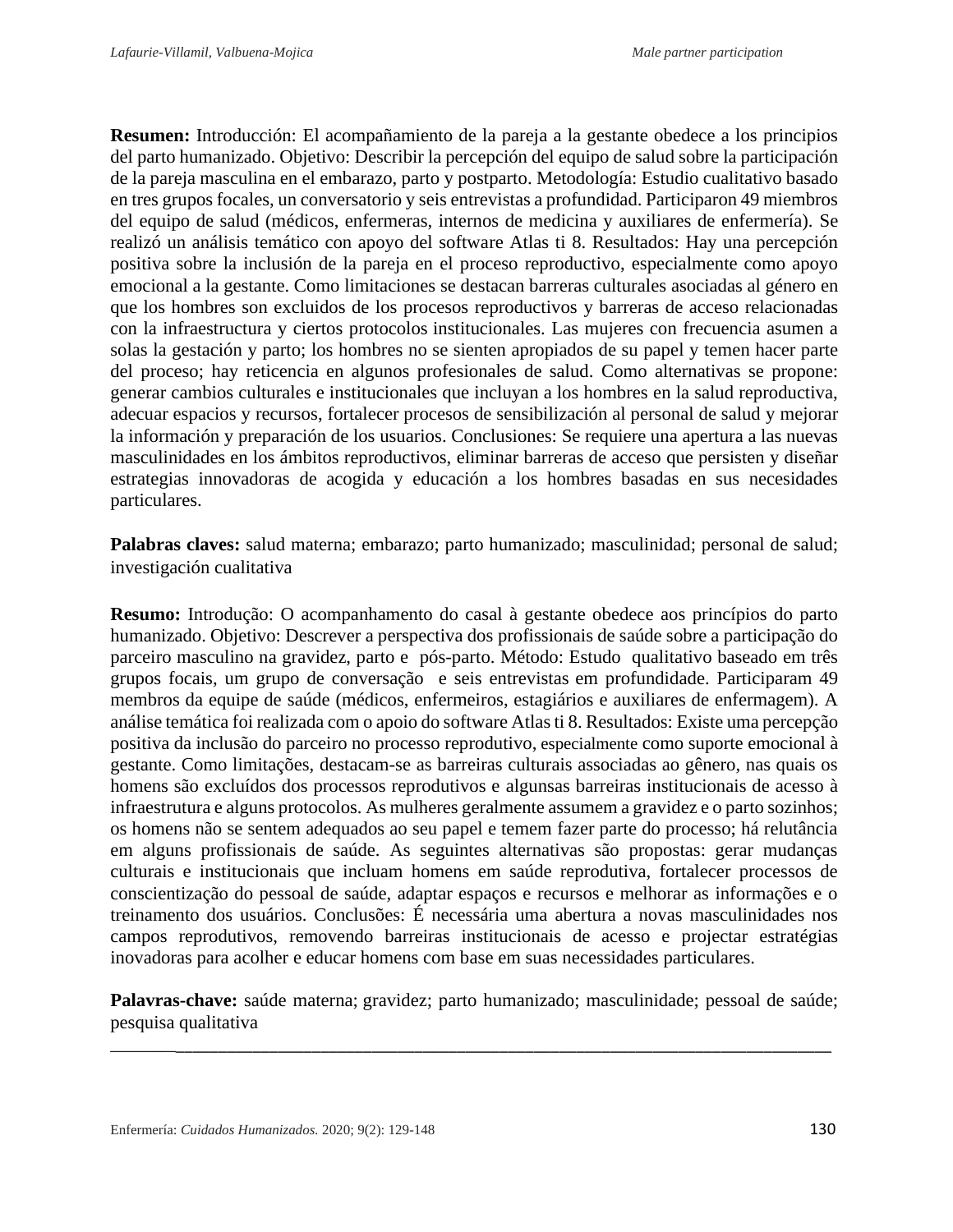Correspondence: María Mercedes Lafaurie-Villamil, e-mail: lafauriemaria@unbosque.edu.co

#### **Introduction**

The importance of gender equality, responsible and committed male participation in sexuality and reproduction as well as the equal sharing of responsibilities between women and men in family care has been clearly stated at Cairo (1) and Beijing (2) international conferences. The National Policy on Sexuality, Sexual Rights and Reproductive Rights (3) has retaken this commitment in Colombia.

Evidence indicates that the partner active involvement in pregnancy, childbirth and postpartum (PCP) reduces maternal risk and influences mother-child well-being (4). Permanent emotional support can reduce the pain of women during childbirth, encourages natural childbirth and makes more comfortable the whole experience (5). During pregnancy, childbirth and postpartum women desire to count on their partners' involvement and support (6). In humanized childbirth, the father´s role acquires special prominence (7). Despite the fact that men are increasingly interested in becoming part of the pregnant women care, they encounter cultural and institutional barriers that create limitations and keep them away from reproductive processes (8). Aspects related to the health system hamper those who are willing to support their partners in childbirth (9). Health personnel play a crucial role in changing this situation (10). The transformation of hospital policies can facilitate male integration into maternal care by providing men tools to assume their role in this context (11).

There is relatively little research in male partner participation in maternal health from the point of view of health personnel members although their role is essential for strengthening the male involvement in PPE. Consequently, one of the integrated health subnetwork in Bogotá (made up of three hospitals of the public system), has sought to know, from the health team members perception, the strengths and critical points for the implementation of this strategy as a component of humanized childbirth in which the institution is committed to. The findings obtained from this study will contribute to build paths for strengthening male participation in PCP as a key element in the humanization of childbirth.

#### **Objective**

Describe the health team members perception about the male partner participation in pregnancy, childbirth and postpartum.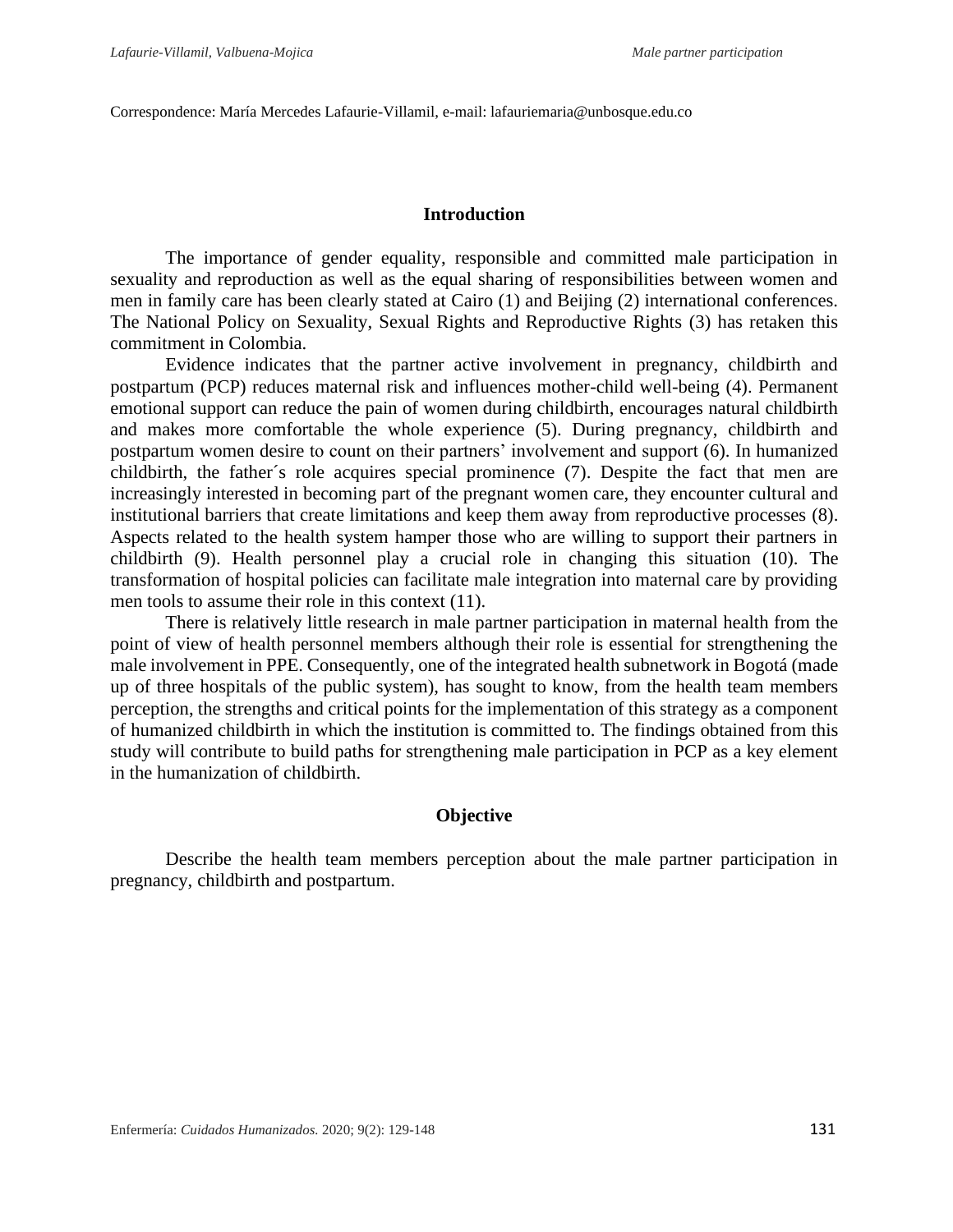# **Methodology**

The study was conducted from a qualitative epistemology. A constructive-interpretative model that deals with exploring subjectivities (12) leads this type of research. A descriptive phenomenological approach was adopted which aims to describe the meaning of a certain experience from the subject's point of view (13). For this study focus groups, in-depth interviews and deliberative forum techniques were implemented, including as participants members of the medical staff (physician and medical interns) and nursing staff (professionals and auxiliaries) from three hospitals that belong to a health services subnetwork in Bogota.

The focus group technique is especially sensitive for addressing attitudes and experiences; it facilitates exploring opinions developed and operating in certain cultural context (14). The individual semi-structured interview includes open questions through which participants can express their opinions and clarify their answers (15). This technique is an effective method for obtaining complete and deep information and can be complemented with other techniques depending on the specific nature of the research (16). Discussion or deliberative forum is a participatory research technique. Participatory research involves people sharing same problems in its analysis and searching for solutions (17). The group conversation obeys to a logic of intersubjective connection. The conversation "makes common sense in an alternative way compared to the usual ways in which everyday life is reproduced." In conversations, a relationship with language becomes possible and the autonomy of the subject is developed at the same time that group sense is reinforced. In conversation, "you can talk, but you can also talk about what you hear" (18).

An emergent purposive sampling (or opportunity sampling), as described by Martinez, was considered: the paths emerging during the fieldwork are followed permitting flexibility and allowing taking advantage of the unexpected. In accordance with the author, the number of participants depends on the study purpose and on what is needed to achieve: "what is at stake, what makes it plausible, and ultimately, what is possible" (19). Forty-Nine members of the health team from the three hospitals that make up the subnetwork participated. At first, two focus group sessions with a total of nine nurses, two focus groups sessions in which nine nursing assistants participated and one focus group with four medical interns were carried out; in addition, two indepth interviews with medical interns and four in-depth interviews with physicians (three obstetrician gynecologists and one general practitioner) were conducted. In a second moment, a group conversation was held with 21 nurses from the three hospitals.

The most important inclusion criteria were that participants had a minimum of six months collaborating in the maternal perinatal area in one of the three hospitals of the subnetwork. The exclusion criteria were as follows: team members who were not interest in participating in the study, who could not attend the call due to lack time, who belonged to other subnetwork and who were not working in the maternal perinatal area at the time of data collection. Participants were previously invited to participate and those who agreed signed an informed consent.

Information was collected in places specially enabled for this in the different hospitals and data collection process was carried out by the main researcher who had no prior relationship with the participants or with the institution, which guaranteed the confidentiality of the process.

The following topics were discussed with the participants, considering the health subnetwork context: 1) Which are their expectations regarding male partner participation in pregnancy, childbirth and postpartum, 2) What aspects facilitate male partner participation in PCP,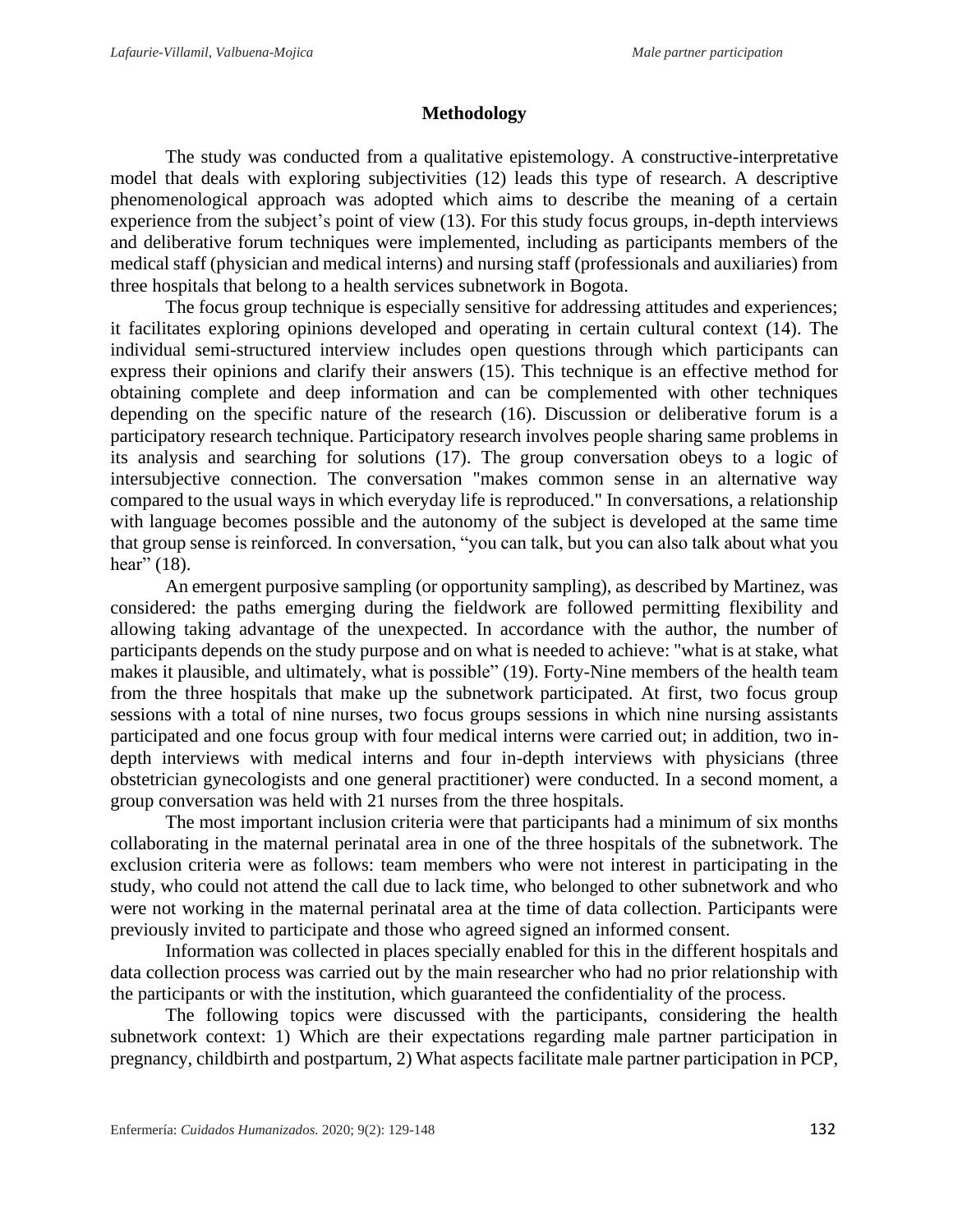3) Which are the barriers that limit the participation of the male partner in PCP and 4) Which proposals arise to strengthen the male partner participation in PCP.

The diversity of the strategies used in this study is related to the feasibility of obtaining an approach to the different members of the health team in the fieldwork. In the case of physicians, conducting focus groups was hampered by the permanent commitment of these professionals to care in the delivery room, which limited the possibility of bringing together several of them at the same time. That is why it was decided to conduct in-depth interviews with them. After the first stage of the study, the importance of deepening the institutional barriers to the participation of the male partner in PPE and developing strategies to reduce them was seen. Given the special involvement of nurses in the humanized delivery processes and in the respective care routes, in a second moment they were invited to participate in a deliberative forum, taking advantage of the fact that a good number of them would be gathered at an academic event. Twenty-one nurses from the three hospitals in the subnetwork agreed to participate in the study.

The interviews, focus groups and forum discussion were recorded with the participants' authorization and were transcribed. A thematic analysis of the data was carried out. In this analysis, thematic units are defined as the product of a selective approach, based on the reading and rereading of the information. This process, described by Mieles et al. (20), starting from the sequence proposed by Braun and Clarke to strengthen scientific rigor in studies of this nature, involves the following stages: 1) Familiarization with the data, 2) Generation of initial codes, 3) Search for topics, 4) Review topics, 5) Definition and naming of topics and 6) Final document production.

Through an inductive process, with the support of the Atlas ti 8® software, the coding and definition of emerging issues was oriented, starting from the five general categories that were described a priori in the objectives and that guided the questions presented above. Those are: a) Health team members' expectations about the male partner participation in PCP, b) Aspects that facilitate this participation c) Barriers that limit the male partner participation in PCP and d) Proposals for changing situation.

In scientific rigor or credibility field, validity refers to the degree of fidelity with which the results show the phenomenon under investigation. It can be achieved through methods such as triangulation, saturation, and contrast with data obtained by other researchers (21). In this study, validity criteria by triangulation were implemented through the use of three different inquiry techniques and the agreement between the two researchers, and by contrast, by comparing the study findings with the scientific literature. This work was approved, according to ethical and technical evaluation, by the Research and Social Projection Committee of the Faculty of Nursing of El Bosque University in session number 0143 of September 13, 2018. As proposed by the Declaration of Helsinki 2013 (22), it was taken into account the importance of safeguarding dignity, integrity and rights of human beings, as well as confidentiality. The informed consent implemented was of the written type and allowed the participants to understand the objectives and other details of the study and the conditions of their participation. Names or hospital institutions are not included in order to preserve the anonymity of the participants.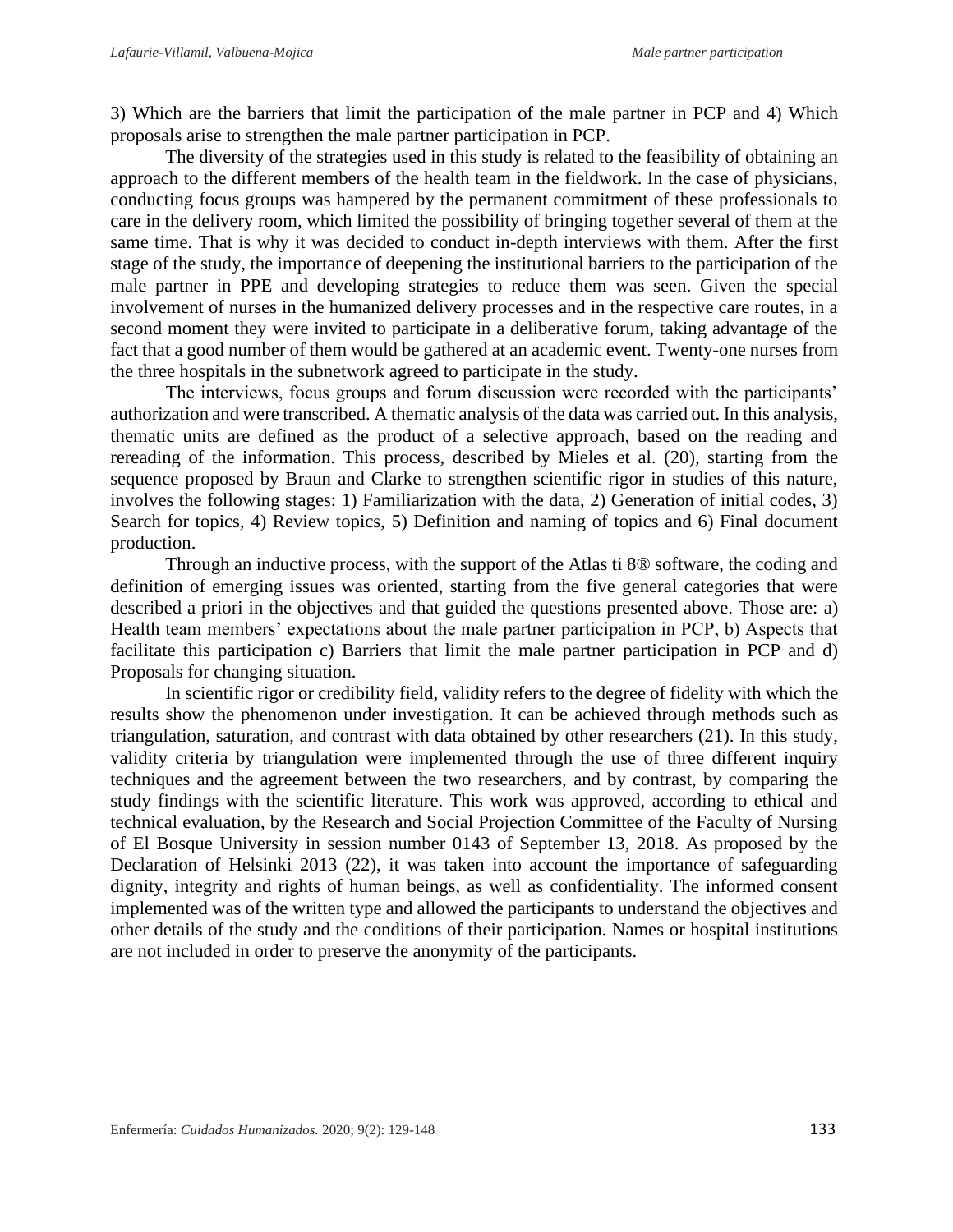### **Results**

The integrated health subnetwork, where the study was carried out, is made up of three public hospitals with highly complex obstetric services. Table 1 shows the distribution of the participants according to the activity in which they participated and the hospital to which they are linked.

| <b>ACTIVIDAD</b> | <b>INSTITUTION</b> | <b>PHYSICIANS</b> | <b>NURSES</b> | <b>NURSING</b><br><b>ASSISTANT</b> | <b>MEDICAL</b><br><b>INTERNS</b> |
|------------------|--------------------|-------------------|---------------|------------------------------------|----------------------------------|
| Focal Group      | Hospital 1         |                   | ∍             |                                    |                                  |
|                  | Hospital 2         |                   |               |                                    |                                  |
|                  | Hospital 3         |                   |               |                                    |                                  |
| Interviews       | Hospital 1         |                   |               |                                    |                                  |
|                  | Hospital 2         |                   |               |                                    |                                  |
|                  | Hospital 3         |                   |               |                                    |                                  |
| Deliberative     | Hospital 1         |                   |               |                                    |                                  |
| forum            | Hospital 2         |                   | 12            |                                    |                                  |
|                  | Hospital 3         |                   |               |                                    |                                  |

| Table No. 1. Participant by activity and filiation |  |  |  |  |
|----------------------------------------------------|--|--|--|--|
|----------------------------------------------------|--|--|--|--|

Source: development

From Hospital 1, 15 members of the health team participated; from Hospital 2, 23 participated, and from Hospital 3, nine participated. In total, 29 nurses (all female), 9 nursing assistants (all female), 6 medical interns (3 male and 3 female) and 4 physicians participated in the study (2 female and 3 male) of whom one is general practitioner in the Emergency Department and three are obstetrician gynecologists. Of the 49 participants, 43 are women and six are men.

The most relevant results obtained throughout the process in meeting the objectives of the study are presented below, organized under the general categories defined in the objectives and the emerging themes derived from the analysis process.

### **Expectations regarding male partner participation in PCP**

The participants were initially asked about how they see the male partner involvement in PCP. This question was due to the interest of revealing the expectations generated in them by the implementation of this strategy. This is how points of view in favor and some critical observations were known to be considered in its implementation. Table No. 2 summarizes the most prominent issues that emerged in this regard.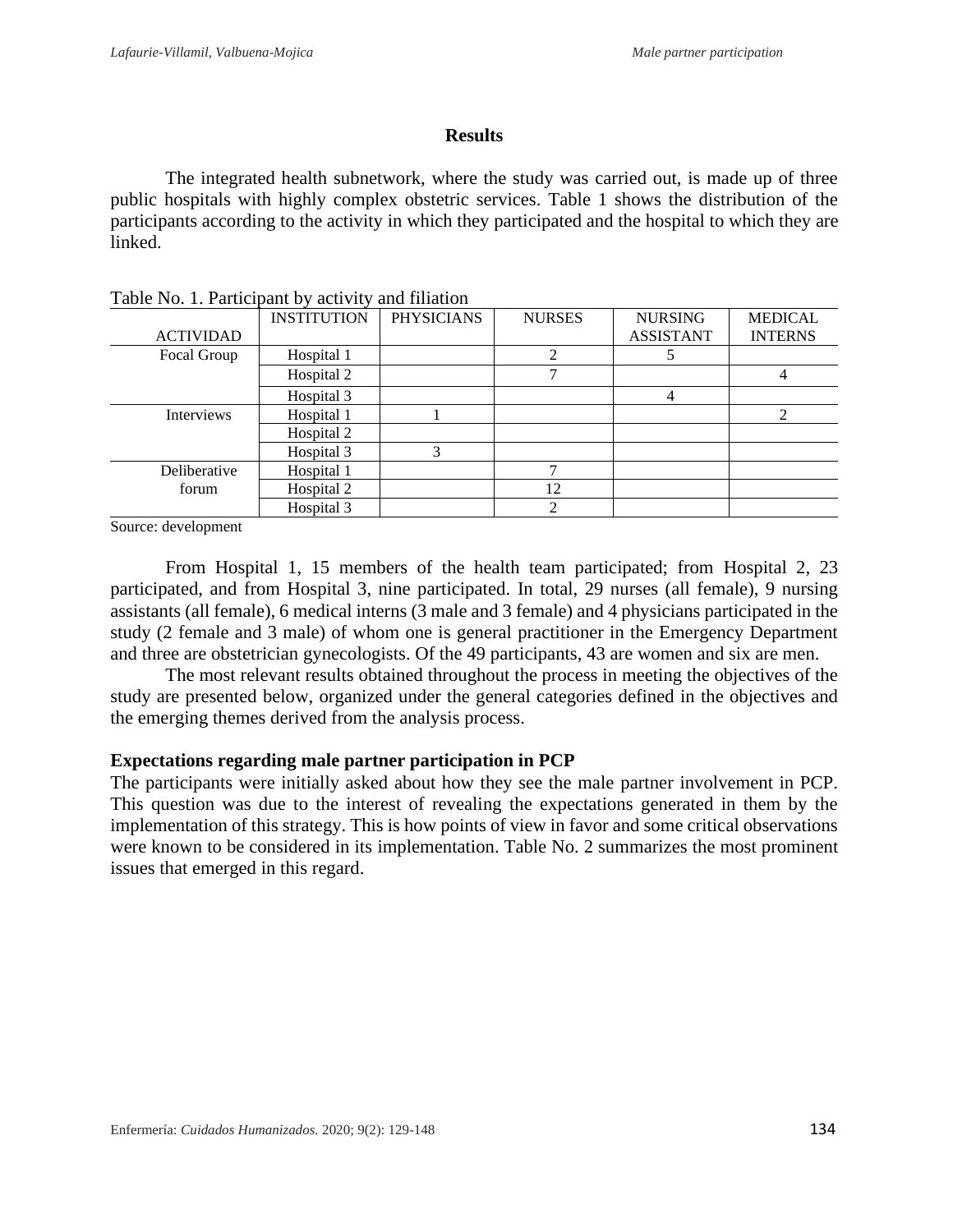| Table INO. 2. Expectations regarding male partier participation in FCT |
|------------------------------------------------------------------------|
| <b>Emerging Themes</b>                                                 |
| It is important in humanized child birth                               |
| Participation must start from pregnancy                                |
| It provides emotional support to the pregnant woman in childbirth      |
| It strengthens the paternal bonding with the unborn                    |
| It strengthens postpartum male co-responsibility                       |
| Male involvement in birth preparedness guarantees a better experience  |
| Obstetric violence may occur when male partner is not birth prepared   |

Table No. 2. Expectations regarding male partner participation in PCP

Source: own development

The findings show that there is acceptance of male partner participation in PCP by the health team members and recognition of its relevance within humanized childbirth, although for having acceptability this strategy must be continuous and mediated by prior education for men. One of the Obstetrician gynecologists interviewed in the study presents her vision in this way:

*Everyone knows that this hospital is known by humanized delivery care. From the point of view of our work, one of the norms that we have here is humanized delivery, which helps male partners to participate (…) I would tell you that 80% of the women come to the ultrasound control with her husband. In childbirth, there is a stress factor, so one helps men: do you feel well? Do you want to go into labor? We are doing that feedback, assessment by assessment*. (H3G1)

A reiterative issue, when the participants refer to male partner inclusion in PCP, refers to the importance of his accompaniment being present throughout the entire process, from the beginning of the pregnancy. It strengthen father-child bonding and male co-responsibility in the newborn care. Let us look at the point of view of a nursing assistant:

*Accompanying is important from the moment you find out you are pregnant until the day of delivery. This serves as support and as father-child bonding. In addition, it can facilitate a pleasant childbirth experience. Finally, men could become more involved at home by helping to bathe and dress the baby.* (H2A1)

The different specialty groups agreed that the male partner participation provides emotional support to the pregnant woman during childbirth, as explained by one of the medical interns:

*In fact, it´s called humanized childbirth (...) It is something important because women, above all, feel intensely their partner support. We, the doctors, are usually pending to attend the birth and what their partner does is giving emotional support.* (H2I1)

In the postpartum period, the partner's support for the woman is also considered important, given her vulnerable conditions, as stated by one of the medical interns:

*In the postpartum, the woman comes out delicate, weak. If she is alone it is more risky for her and the baby, it is already more difficult to take care of herself and the baby at the same time.* (H1I1)

Male involvement in birth preparedness guarantees a better experience, according to several of the participants. This is how one interviewed general practitioner expresses it:

*The one who arrives having participated in preparation course for maternity and paternity, comes with everything clear, knows very well that we are going to take two hours, that he has to help in labor with all the techniques that have been taught, whether spontaneous or induced. So obviously, that makes it more beautiful.* (H2M1)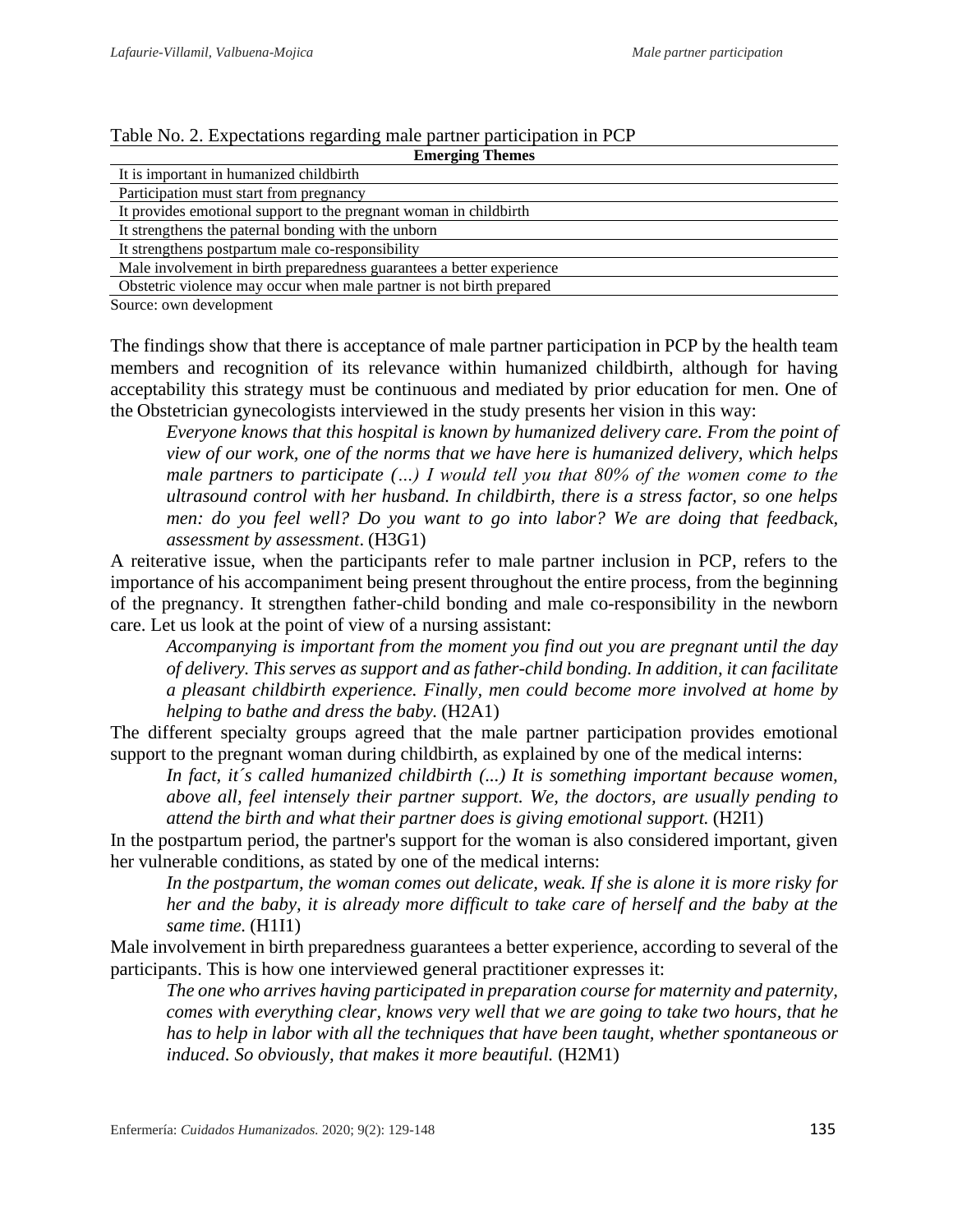While recognizing the importance of including men in PCP, two of the participating obstetric gynecologists describe situations that may involve obstetric violence to pregnant women by their partners during childbirth. They see this situation associated, not only with naturalized women violence in the contexts from which they come, but above all to the lack of prior preparation of men to participate as companions during birth. This was told by one of them:

*We are facing many patients who are victims of social violence. Many extrinsic factors and emotional factors lead women to become a victim of obstetric violence within the childbirth process. If the man is not prepared, he can experience shifting from living something emotionally pleasant to becoming something emotionally pleasant to becoming in something that leaves a bad memory and that in certain moment becomes an emotional factor that instead being positive could be against his couple.* (H1G1)

In an interview with one of her colleagues, this professional point out the following:

*They have little tolerance to see their partners stressed, in pain or screaming (…) Many times, we had to take them out. They scold them; they slapped them in front of us. As many are older than they are, they are adolescents, sometimes they yelled them (…) you have to educate them, having a talk, showing a video, explain what is going to happen because they do not know.* (H3G2)

# **Strategies to facilitate male participation in PCP**

Health team members were asked about those strategies that could facilitate the involvement of men in PCP. The received responses are organized according to emerging themes in Table No. 3:

| Table No. 3. Strategies to facilitate male partner participation in PCP |
|-------------------------------------------------------------------------|
| <b>Emerging Themes</b>                                                  |
| Institutional commitment to accompanied childbirth                      |
| Inclusion of men by health personnel                                    |
| Men's attendance at maternity and paternity preparation courses         |
| Facilitate access for men according to their available hours            |

Source: own development

A first thing that stands out in the participants' contributions is related to the subnetwork regulations establishing the humanized childbirth strategy, which strengthens male partner participation in PCP. The institutional commitment in accompaniment to pregnant woman during childbirth turns out to be one of the key aspects for facilitating male involvement un PCP, as reflected in the point of view of this general practitioner:

*Here, the accompaniment during delivery is a plus factor. Ideally, the program is designed so that the first person who is the companion is the patient male partner (…) we have seen a good response from the men, from the patient partners, in being involved in the childbirth.* (H2M1)

The attendance of men in maternity and paternity preparation courses is seen by the participants as an essential opportunity to clear up doubts and fears and to strengthen the emotional fatherchild bonding which brings them closer to the PCP process, as expressed by one of the nursing assistants: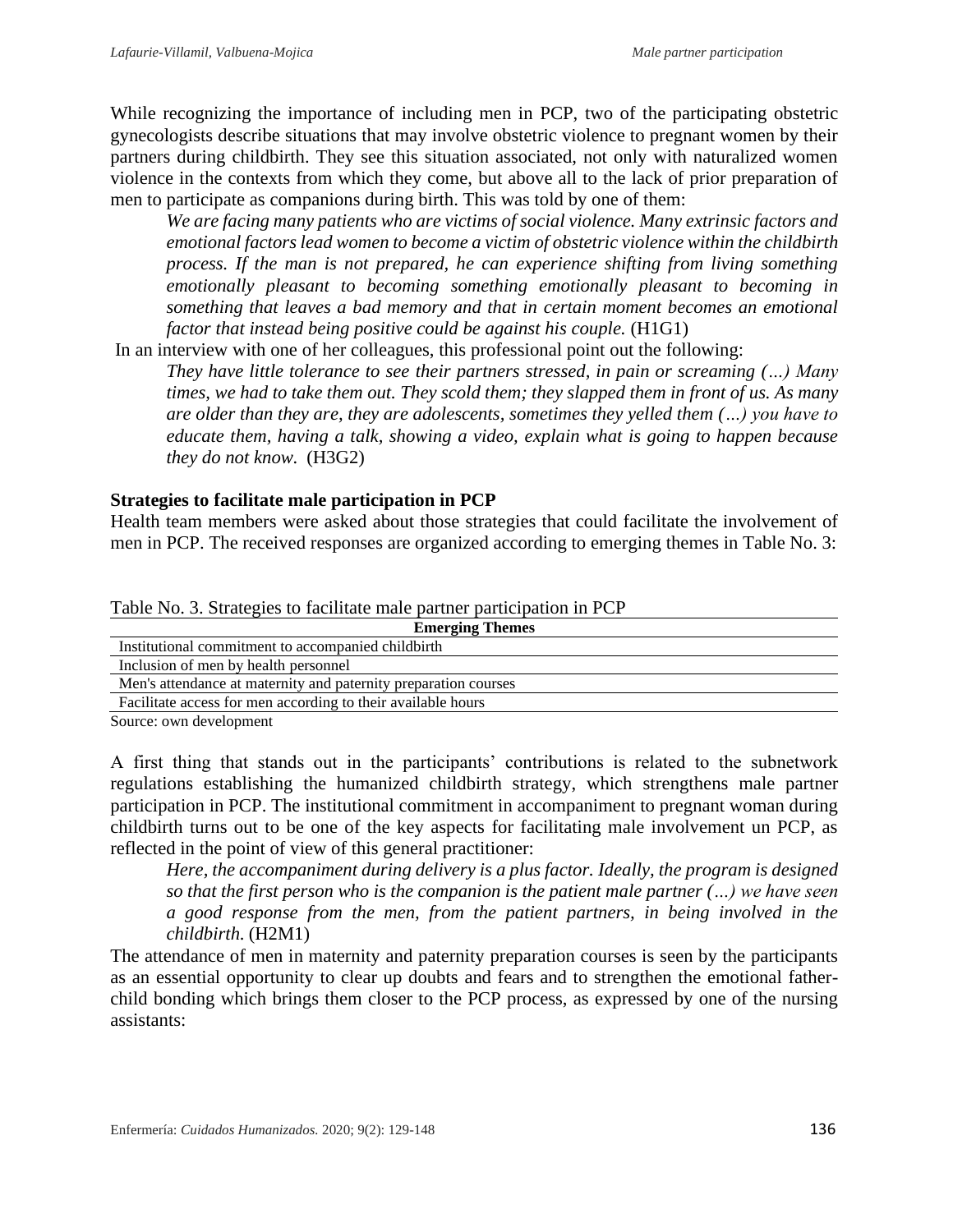*Men ask many questions in the workshops; they say that they lack the necessary education; they say that the course has created in them not only awareness of the financial support but also emotional love for the child.* (H2A3)

Not in all cases, men who wish to do so can be part of the childbirth preparation processes due to their work commitments and the teaching timetable. Facilitate them the access to educational processes taking into account their schedules is another aspect that the participants frequently mention. These are the words of a nurse:

*I think there should be special sessions maybe on Saturdays because from Monday to Friday they are working. Therefore, if it could be done for example on Saturday it would be good.* (H1E1)

# **Barriers to male partner participation in PCP**

When analyzing the barriers exposed by the participants, it was observed that these correspond particularly to two categories: cultural barriers and institutional barriers, which are described below.

# *Cultural barriers*

Table No. 4 shows the emerging themes related to the cultural barriers that make it difficult for male partner to participate in PCP.

| Table No. 4. Cultural barriers |  |  |
|--------------------------------|--|--|
|--------------------------------|--|--|

| <b>Emerging Themes</b>                                                 |
|------------------------------------------------------------------------|
| Women often undertake pregnancy and delivery alone                     |
| The reproductive experience generates stress, fears and worries in men |
| Men do not feel appropriate in their role as companions in PCP         |
| Sex education does not involve men in reproductive matters             |
| Some women are reluctant to accept their partner accompaniment         |
| $\sim$                                                                 |

Source: own development

A good part of the cultural barriers described is framed by gender differences and inequalities. The participants in the study mentioned in the first place that men are often absent in the reproductive processes, which are assumed by women alone, as explained by one of the interns:

*It is sad because usually the patients we serve are low-income or migrant, and it is common to see that there is not the father in the entire process of pregnancy or delivery, either, I think it is extremely important because it is emotional support for woman*. (H2I1)

It also happens, according to the information obtained, that men show fear of getting involved in reproductive care and do not feel appropriate to the role of companions of their partners, as related by one of the nursing professionals:

*It scares them; they don´t really know that in the preparation courses they get all the information. They are afraid to enter an entity, the woman asks more than the man does; they do not talk much.* (H1E2)

The emotional condition observed in men before the imminence of labor is described in this way by a nursing assistant: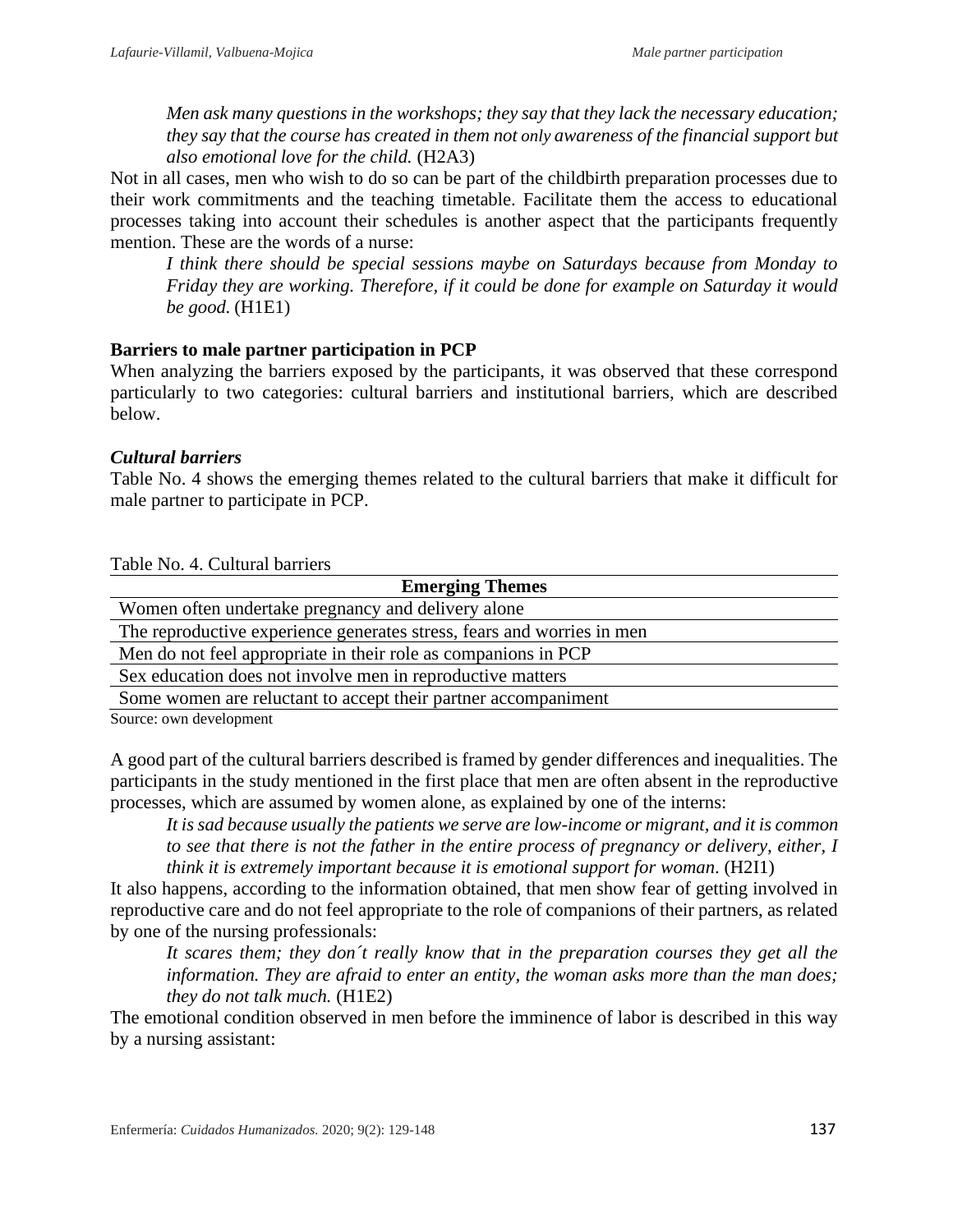*It is very complicated for them to enter, they become nervous, they do not know what to do, and they are waiting.* (H1A1)

Often men's fear of the experience limits their integration into the reproductive process, as one of the nurses put it: *They fear to see their wives suffering*. *What would help is that they know that this is normal, that they know what can occur that is part of a process during labor*. (H1E1)

One of the medical interns interviewed describes the situation that can be created in the pregnant woman due to her partner's reluctance to accompany her during childbirth:

*Sometimes the mother wants the father to go into the delivery room, so that they can live the experience together, but when but when asked the father his for his signature to enter, he did not want to, he said he did not want to enter. Then the mother began to feel emotionally affected.* (H1I2)

Excluding male from educational processes and sexual and reproductive health care limits their empowerment to participate in pregnancy, childbirth and postpartum according to several of the study participants. This is how one of the nurses expresses it:

*Men have been neglected in sexual and reproductive health programs; everything is aimed at women. In addition, I told the Secretary of Health: "We must strengthen male child growth and development, young men consultation, because from there we begin to improve."* (CE1)

Accompaniment is a right of the pregnant woman and she may prefer a different companion than their partner in the childbirth process, as another of the nurses explains:

*The whole issue of humanization is very important and it is not only that the couple enters, but that the woman decides if she wants him to enter. Because if she is not happy with her partner and feels safer with another person, her mother, for example, so let the person decide with whom she feels better for her support, not just the partner.* (CE2)

It is also described that some women feel ashamed of being seen by their partners during childbirth, as explained by one of the nursing assistants:

*There are women who say that they do not want their husbands to see them because they feel embarrass. They prefer a woman to enter with them; a woman gives them more confidence.* (H3A1)

### *Institutional barriers*

The most relevant emerging issues that are related to institutional barriers that limit male partner participation in PCP are presented in Table No. 5.

| Table Ind. 9. Institutibliai balliers                  |
|--------------------------------------------------------|
| <b>Emerging Themes</b>                                 |
| Barriers inherent to the health system                 |
| Barriers related to access to services                 |
| Attitudes of some members of the health team           |
| User misinformation about humanized childbirth         |
| Limited physical infrastructure                        |
| Timings not compatible with the labor realities of men |
| Source: own development                                |

Table No. 5. Institutional barriers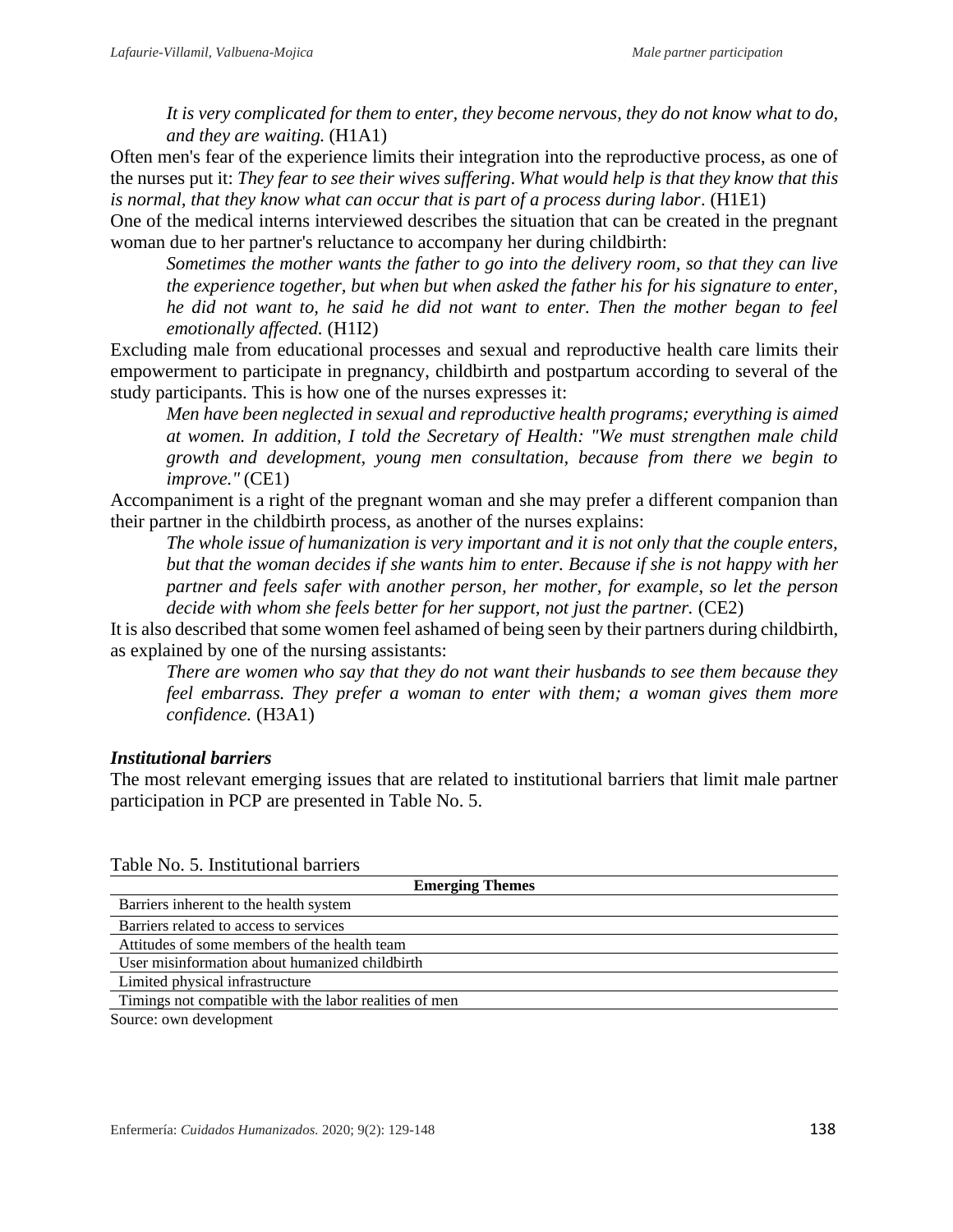The healthcare system does not usually include men in reproductive care; there is a centrality in women, as stated by the nurses. Let us see one of the opinions:

*I do not even see that in those clinical management guides men interact with care, I do not hear that they are included. Everything is the pregnant woman, the pregnant woman, the pregnant woman and all the guides and services are directed as if she were an individual patient and she has no one else.* (CE1)

Certain barriers to access to services are mentioned among the male partner limitations in PCP participation, as highlighted by a nurse:

*Sometimes the promises made in the childbirth preparation course are not kept. They do not allow the male couple attend their child's delivery and this person transmits the voice to voice, which makes the process difficult.* (H2E2)

Although progresses are recognized, there is still a lack of will from some medical professionals, resulting as a limitation described by another of the participating nurses:

*The biggest obstacle were the medical doctors; it was very difficult that they allowed fathers to enter. Although little by little they became more open, not everyone agreed.* (CE3)

An aspect frequently mentioned by the nurses is related to misinformation to users. Sometimes information lacks, so men do not know that the humanized birth model is implemented in institutions, as one of them points out:

*Many of the fathers when we do the postpartum follow-up say that they had no idea that it was a humanized birth institution because nobody informed them.* (CE4)

The unsuitable scenarios due to the inappropriate infrastructure represent another difficulty for men to participate in childbirth in hospitals, as highlighted by one of the obstetrician gynecologists:

*I think that here we lack privacy; we have a collective delivery room where the only thing that separates one patient from another is a curtain and there really is not space available and suitable for the family member where he can be.* (H1G1)

The need of larger spaces allowing better access possibilities is exposed by one of the nurses:

*The delivery rooms are required to be larger because at times there is no space (...) it would be ideal to have an area where it is marked "this is for humanized delivery."* (CE5) Institutional schedules that are not compatible with the realities of men as workers make their access difficult at different times in the process. For example, these limit their participation in the preparatory courses for maternity and paternity required in one of the hospitals to access delivery, as highlighted by another of the nurses:

*The (obstacle is the) schedule regarding attendance at the maternity preparation course because this is a requirement for the father to enter the delivery. Therefore, the schedule makes it difficult.* (CE2)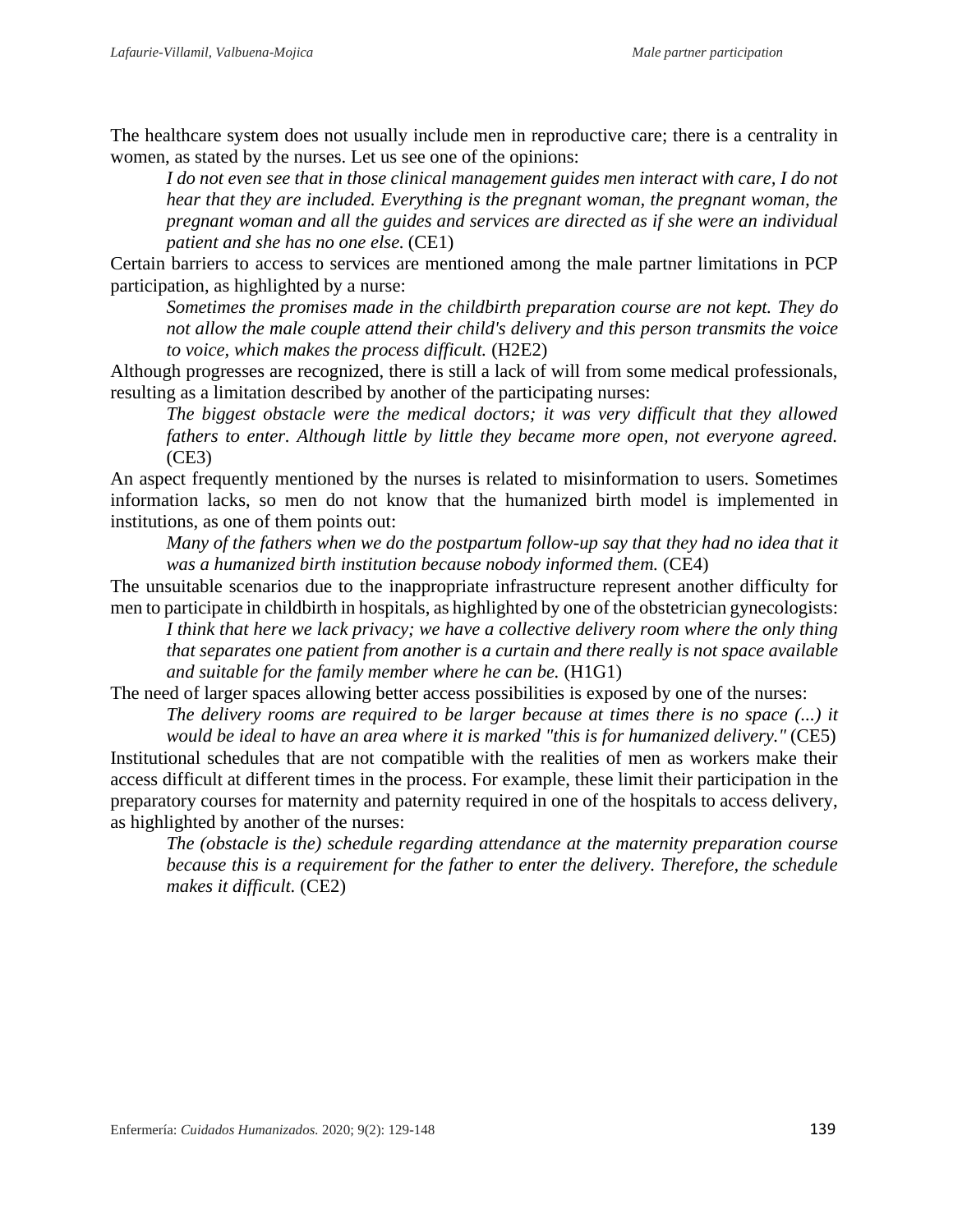### **Proposals for change**

In order to improve the situation and strengthen the male partner participation in PCP, the health team members present several proposals that are collected as emergent themes in Table No. 6.

Table No. 6. Proposals for change

| <b>Emerging Themes</b>                                                      |
|-----------------------------------------------------------------------------|
| Generate cultural and gender changes from school                            |
| Include men in reproductive processes through sex education                 |
| Integrate men into clinical management guidelines                           |
| Make flexible institutional norms and requirements according to men's needs |
| Improve physical infrastructure and availability of inputs                  |
| Strengthen health personnel awareness about the theme                       |
| Establish reception strategies                                              |
| Source: own development                                                     |

The need to create structural changes through culture and through sexual education so that men take ownership of reproductive health is an aspect that is mentioned among several of the participants as expressed by one of the nurses:

*Changes in culture since adolescence. Sexual health was left to the teachers and I think that this is wrongly focused; it should have been left to the health professionals. Then it must start from the time the teen boy begins birth control.* (CE1)

Along the same lines and focused on school education is the contribution of an intern:

*With children from the eighth grade onwards, when they have reached the use of reason, as well as we talk on contraception, we could talk about childbirth accompaniment.* (H2I3)

As seen previously, some participants have shown that male partners are not included in the clinical guidelines for maternal health management. Including them is one of the options proposed by another of the medical interns:

*The PCP clinic management guides do not talk much about male participation, it would be (useful) to integrate them so that there will not be excuses to avoid it, seriously showing and evidencing that comprehensive management can being done.* (H2I4)

Strengthening awareness and training processes to medical and nursing professionals for the humanized childbirth management appears as one of the relevant options for improving the male partner participation in PCP. This is how one of the nurses expressed:

*Despite the fact that in 2018 the humanized birth process came out, we see that there are professionals who still fall short, they do not know what it means, how they do it, we also see that it depends on the professional on duty. There are some nurses who are sensitive to humanization, who fight with everyone to get the family member to have these humanizing moments, but there are others whose workload does not allow them to carry out the entire humanization process*. (H2E5)

This is the point of view of one of the medical interns, who insists that professionals have to motivate men to be part of the PCP:

*We need to know the importance of that and we need to know how remarking it at the time of our consultations or at the childbirth. That is something super important because in a certain way we have an influence on the patient.* (H2I4)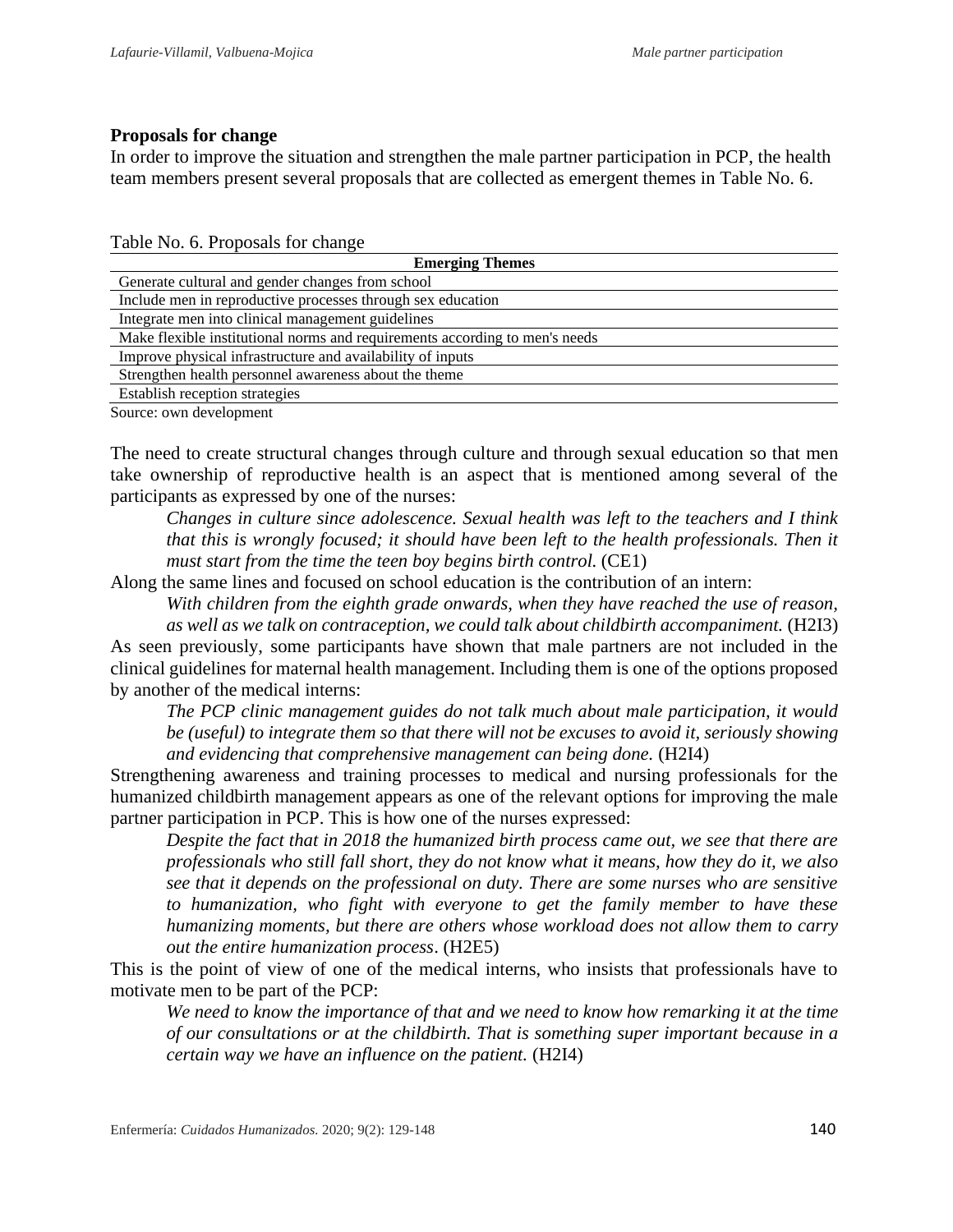Having supplies that can facilitate the entry of men, such as gowns and masks, could help to include them in childbirth and immediate puerperium, as highlighted by a nurse:

*Gowns are very important supplies; surgical dress so that they can enter; because when we make them buy these dresses, many dads cannot afford them and have not a way to participate (…) the institution must strengthen this process at the administrative level.* (H2E5)

Always comply with the institution's commitment to the men who have carried out the process, to avoid the lack of credibility in humanized delivery, is also part of the proposals. This is how one of the nurses explains it:

*In one course, a man said "no, they won't let us in" and of course there were all the few that accompany pregnant women (...) It is a very complex scenario, very difficult, but it would be necessary to look at how to meet that 5% who are committed because they are very few.* (CE7)

Timely involving and educating men to be part of the process is another aspect that is mentioned among the alternatives, as one of the obstetrician gynecologists does during the interview:

*We need to be able to face this situation when man wants to enter and his right must be respected, but also prepare him to do in the way it should be. A man who participates in this process has to be involved in a timely manner, within the pregnancy, in the prenatal control, and not to come to an unexpected context where he will not be prepared for certain stress and emotional factors.* (H1G1)

This same professional suggests preparing men as a particular group:

*If the man is prepared to face the process, even in scenarios different from where pregnant women are prepared, he enters with a very different profile and with a very mature perspective.* (H1G1)

It is proposed to eliminate barriers at the level of the subnetwork institutions and, as one of the key aspects, to generate adjustments such as having more affordable schedules allowing men to participate and go to services. This is how one of the nurses expresses it:

*Having more affordable scheduling for courses, consultations and visits. Little by little, we are maturing that idea and the goal is that the patient has support all the time.* (CE7)

Another aspect mentioned is the preparation of men to assume an active role in the postpartum period, as suggested by one of the medical interns:

*In the activities, teaching to fathers how to hold a baby, how to take care of it, how to change a diaper, how to make a simple feeding bottle because they do not know how to do that.* (H2I4)

Using communication strategies to offer information to couples on humanized childbirth is another of the proposals made, as this nurse did:

*Information channels should be stronger. From the moment they arrive let men know this: "Here you can have humanizing moments."* (H2E6)

Implementing technology to strengthen information and communication with users is an aspect in which the different approached groups coincide, as expressed by this nursing assistant:

*The subnetwork must use its technological resources for transmitting the information.*

*Eliminate barriers, reporting in different ways and taking advantage of resources.* (H1A3) Finally, one of the nurses calls for the flexibility of the health professionals of the subnetwork to facilitate humanization and male partner inclusion in the reproductive process in different ways: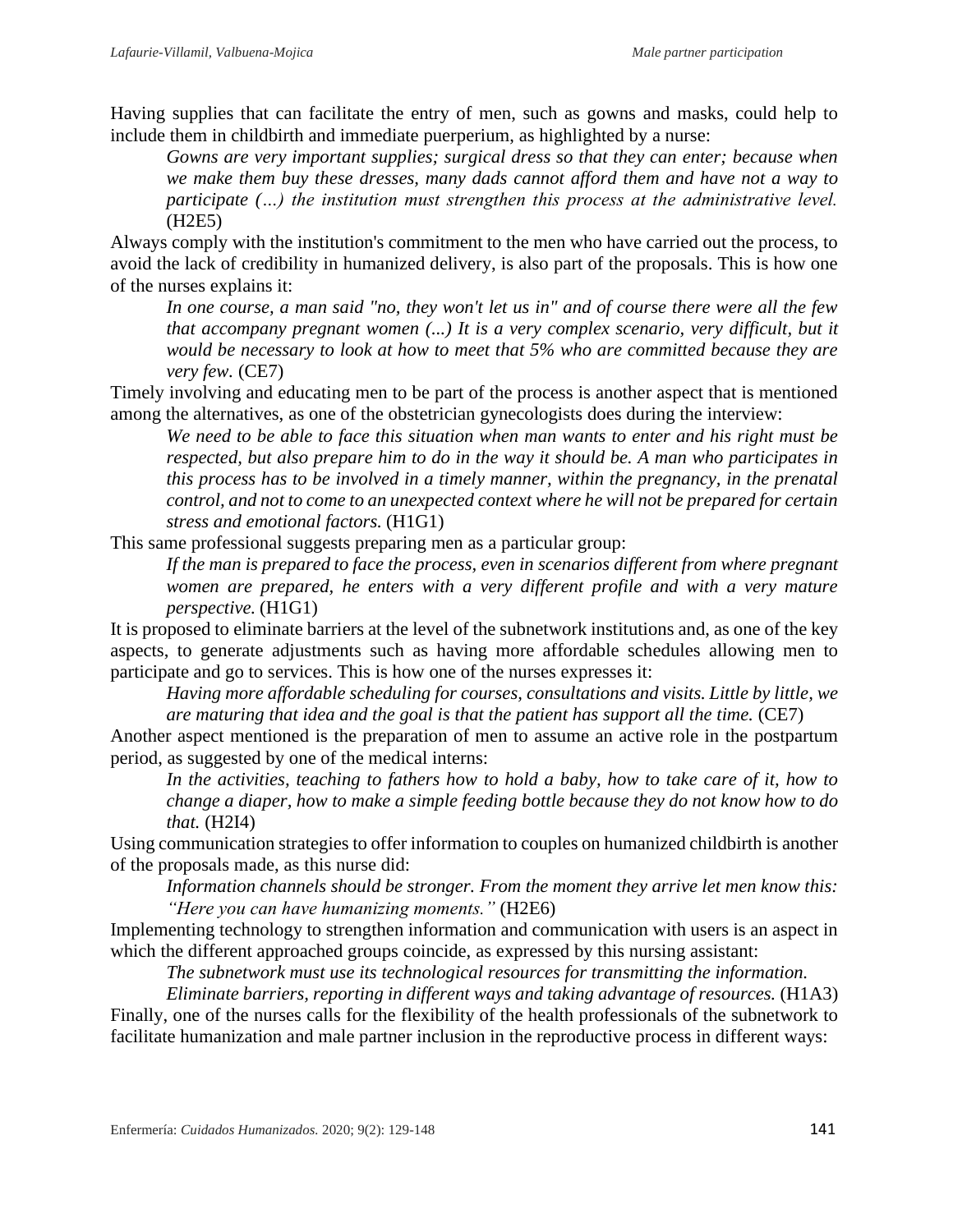*It may be that the man does not enter at the time of delivery, but enters the neonatal adaptation, or enters at the time of labor or simply the man works, he cannot come during the day and arrives at 10 at night because of is the only time he has to visit his wife who is in labor. We must allow him to enter.* (CE7)

#### **Discussion**

The inquiry process carried out allows us to offer important inputs for strengthening the male partner participation in PCP within the context of humanized delivery in the three hospitals that belong to the health subnetwork where this study was carried out and in other institutions with similar conditions. Contrary to what has been found in the literature, which reports little receptivity from health personnel towards male partner participation in PPE (6, 9), the different members of the health team consider this strategy in a favorable way, which speaks of a resolute work for the consolidation of humanized childbirth in the analyzed institutional context. However, there are critical aspects to be resolved and necessary adjustments in the strategy implementation to fulfill its mission, guaranteeing accessibility, acceptability and opportunity as required and helping to generate transformations in the experiences of men as partners and as parents, considering the importance of strengthening the gender equality. As a strength, the commitment of the hospitals in the subnetwork to humanized childbirth is observed which is consolidated in a normative way, being considered central by the participants for the proper course of the male partner inclusion in the reproductive processes. As stated by Mullany and his colleagues (11), the favorable attitude of staff and users towards the inclusion of the male partner in PCP may depend on institutional will.

Among the positive aspects of the male partner participation in PCP, the different actors linked to the study especially remark its favorable impact on the emotional situation of the pregnant woman. Some studies have reported this evidence. Ramirez Pelaez et al. (23), in a review study, found that male partner participation reduces worries, improves feelings of self-control, and minimizes rates of postpartum depression in pregnant women. At birth, partner with prior training accompanying reduces the anxiety of the pregnant woman, so it is recommended to consider this intervention (24).

Cultural and institutional barriers associated with the exclusion of the male gender from reproductive processes appear in the analyzed narratives: sexual education does not empower male to be part of these processes and the health system itself makes them invisible. Several of the obstacles and limitations for men to participate in pregnancy, childbirth and postpartum are structural, given the social regulations that have naturalized and delimited the roles and responsibilities for men and women (10, 24, 25). In reproductive context, there are frequently cultural barriers associated with gender that reflect a structural inequality distancing men and women in the world of care, regarded as feminine (10).

According to some participants, cannot be observed the inclusion of the male partner in the clinical guidelines derived from national maternal health policies since those are focused on pregnant women. In Colombia, studies do not show that health systems take into account men access or consider the male perspective in sexual and reproductive health (26). Health policies and services tend to focus on the needs of women, which limits the participation and identification of men's needs (27).

The lack of male accompaniment to the pregnant women in the pregnancy, childbirth and postpartum care is mentioned among the participants as a reality that is often observed. In addition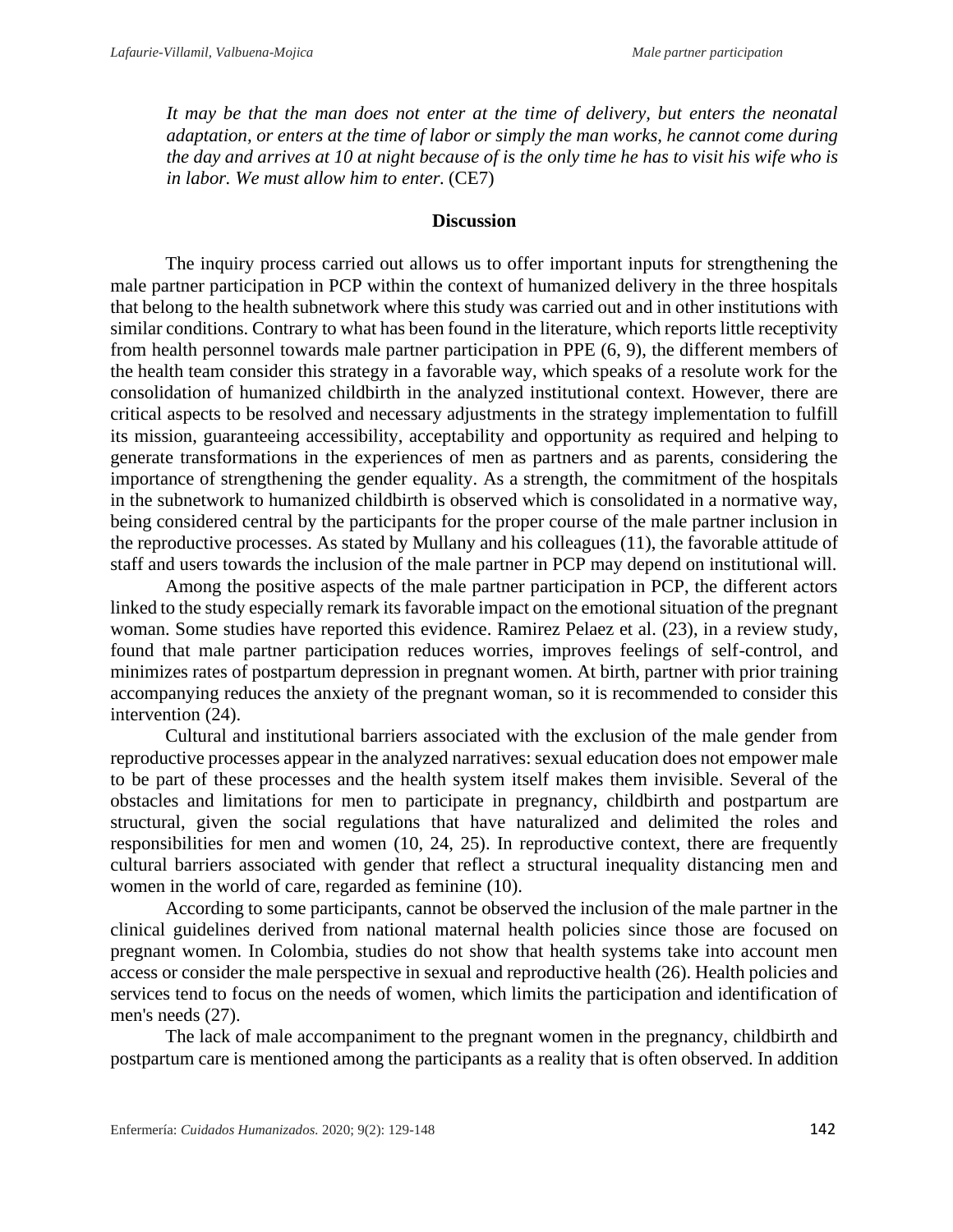to aspects associated with working life that can exclude men from these processes (11) and their unfamiliarity with PCP (9), it should be remembered that in Colombia the number of women head of household exceeds 35%, according to the latest National Household Survey of the National Administrative Department of Statistics (DANE) (28). In front of pregnancy, evasion of male responsibility is still frequent. In this reality, unwanted pregnancy and adolescent pregnancy carry an important weight (29).

Among the institutional barriers, those related to infrastructure are a priority for the participants in the study, to which is added the lack of will of some members of the health team. Caceres and Nieves(34) state that sometimes health personnel members propose actions to achieve humanized care during childbirth, but they encounter difficulties such as infrastructure deficiencies, work overload, weaknesses in institutional organization, and lack of interest in some members of the health team. Given the importance of continuing to generate a paradigm shift at the institutional level, it is necessary to make awareness among members of the health team a permanent process. Determined work to strengthen the required physical infrastructure is necessary in the subnetwork.

As highlighted by several participants in the study, Maroto and colleagues (32) found access problems due to incompatibilities between the schedules of services offered during pregnancy and men's working timetable. Figueroa (33) reports that this barrier is a reality that men often face when they want to be involved in PCP processes. Given the limitations related to the available time of men to access the preparation courses for maternity and paternity and the maternal services, repeatedly mentioned throughout the study, it is important to analyze this circumstance. In addition, looking for solutions is necessary because an institutional barrier like this can undermine the different efforts that can be made to include men in PCP. It is necessary to open the way and make the necessary adjustments to enable the male partner participation in an active, conscious and informed way throughout the gestational process and to build viable and high-impact strategies that prepare them to live with awareness a process that is significant for them and for their partners and children lives. As already stated, the lack of preparation for this experience limits the possibility of a positive participation in the PCP for them.

Several of the interventions refer to men's interest in participating and the need to inform them more efficiently about existing options. It is important to recognize that communication and information are the gateway to participatory processes for users, and that at this point it is important not only to inform but also to recruit. Men interviewed in Granada, Spain, see the role of health services as important in strengthening their interest in participating and not excluding those who want to be there. They consider it the responsibility of the services to bring them closer and help them to be linked to the processes. In the humanized childbirth, communication acquires a social and therapeutic value. To be successful in this model, efficient communication is required (32).

A sensitive aspect that appears in the study is related to the lack of conditions of some men to participate in childbirth, associated with the abuse of women that is naturalized in their contexts and with their lack of preparation to understand the particularities of childbirth. These circumstances can even lead to obstetric violence situations, so the importance of men preparation to participate in PCP is stressed. It is noted that gestation allows educational processes toward men that can go beyond preparing them for their role in childbirth. These processes need to be designed considering masculinity perspective, to generate changes in men as highlighted by Figueroa (33) who observes that fatherhood represents an important turning point in the construction of new masculinities, leaving behind negative ways of building as men. This, in line with the World Health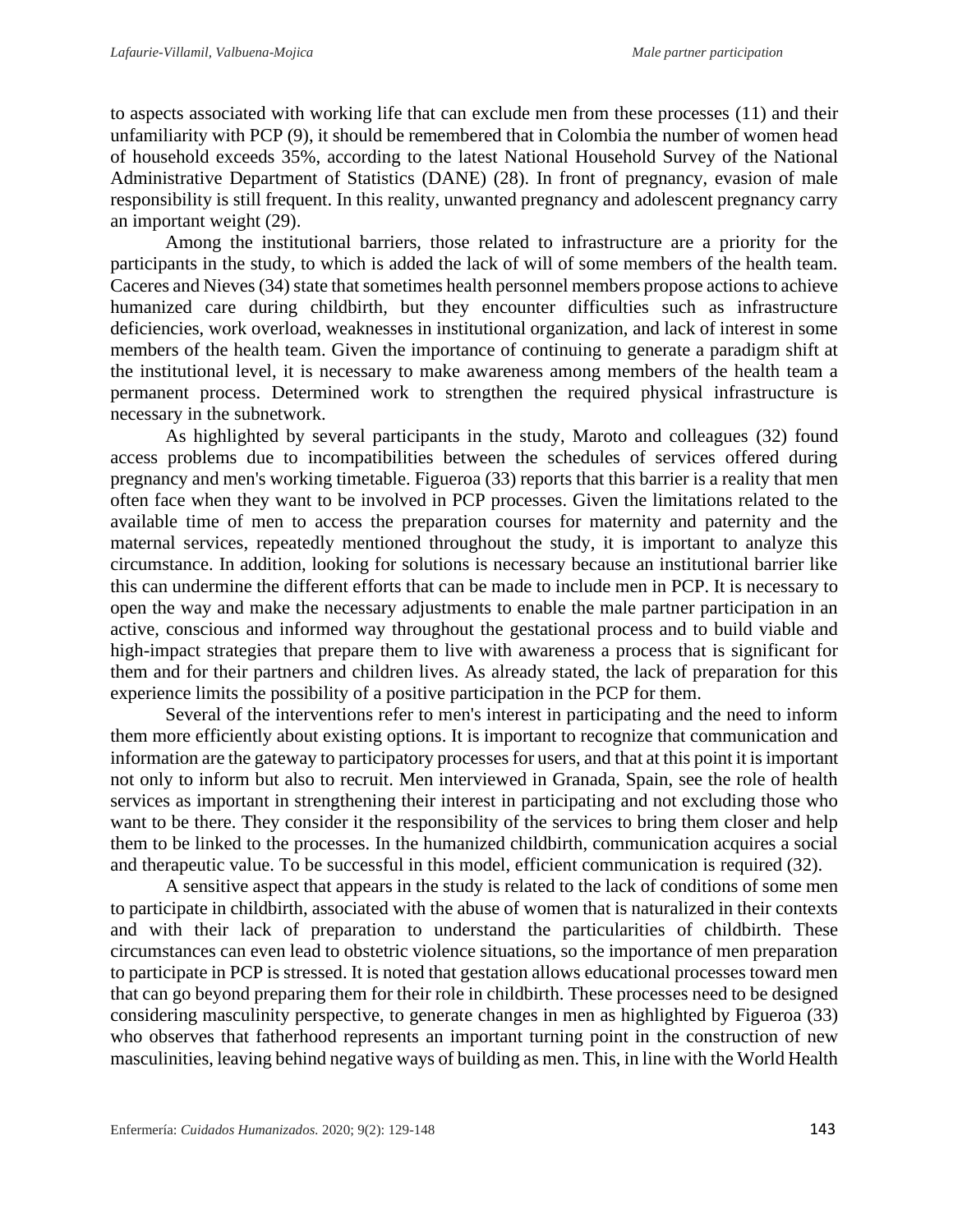Organization (7), which considers that the intervention of the couple in the reproductive processes is desirable as long as it corresponds to the autonomous consent of the pregnant woman, is aimed at offering support and is mediated by processes of men preparing for birth support based on gender equity.

Finally, it is important to highlight the importance of the health team members being trained to implement gender-sensitive strategies. It has to be centered in a critical perspective towards the construction of hegemonic masculinities, leaving behind the idea that the central role of men in PCP processes is of an economic nature and calling for new forms of relationship between men and their partners and their children. The breakdown of the hegemonic model of masculinity occurs precisely where men are involved in caring processes. Health personnel is called upon to break the mold, leaving behind stereotypes and prejudices, for which it is necessary for the team members having training process that allows them to assume positions that contribute to the construction of new masculinities, considering that the reproductive processes are an important setting for this purpose.

#### **Research limitations**

Being a qualitative study, the findings obtained in this research cannot be generalized except to the human group that was approached or to groups with similar conditions. Reading the results requires contemplating the weight of the social and cultural context in which the participants operate. The limited time of the medical staff did not allow for a greater number of obstetrician gynecologists in the study, which would have enriched it.

#### **Conclusions**

At the structural level, education and health institutions have the important task of training for new masculinities and of advancing inclusive educational processes with men and empowering them in front of sexual and reproductive health, creating cultural and gender changes. It will encourage them to assume with greater ownership their role in the PCP and make transformations in the way of constructing themselves as men. For a paradigm shift favorable to their participation in PCP care services, it is necessary to eliminate access barriers of a cultural and institutional nature at the different levels of the health system.

In the three hospitals that constitute the subnetwork, there is a favorable context for male inclusion in PCP, which derives from the institutional commitment to humanized delivery. For greater achievements, it is necessary to adapt the infrastructure, minimize access barriers for male partners in the preparation and accompaniment processes in PCP, and continue working on sensitizing the health team. It is suggested to design innovative strategies for the recruitment, reception and education of men by implementing a gender perspective focused on masculinities. These strategies require contemplating their specific realities and needs and preparing them for a positive experience of parenthood and in the care of their partners and children, from the beginning of pregnancy, causing changes in gender equality. All this in harmony with women´s autonomy to decide and with their rights, which is the spirit of humanized childbirth.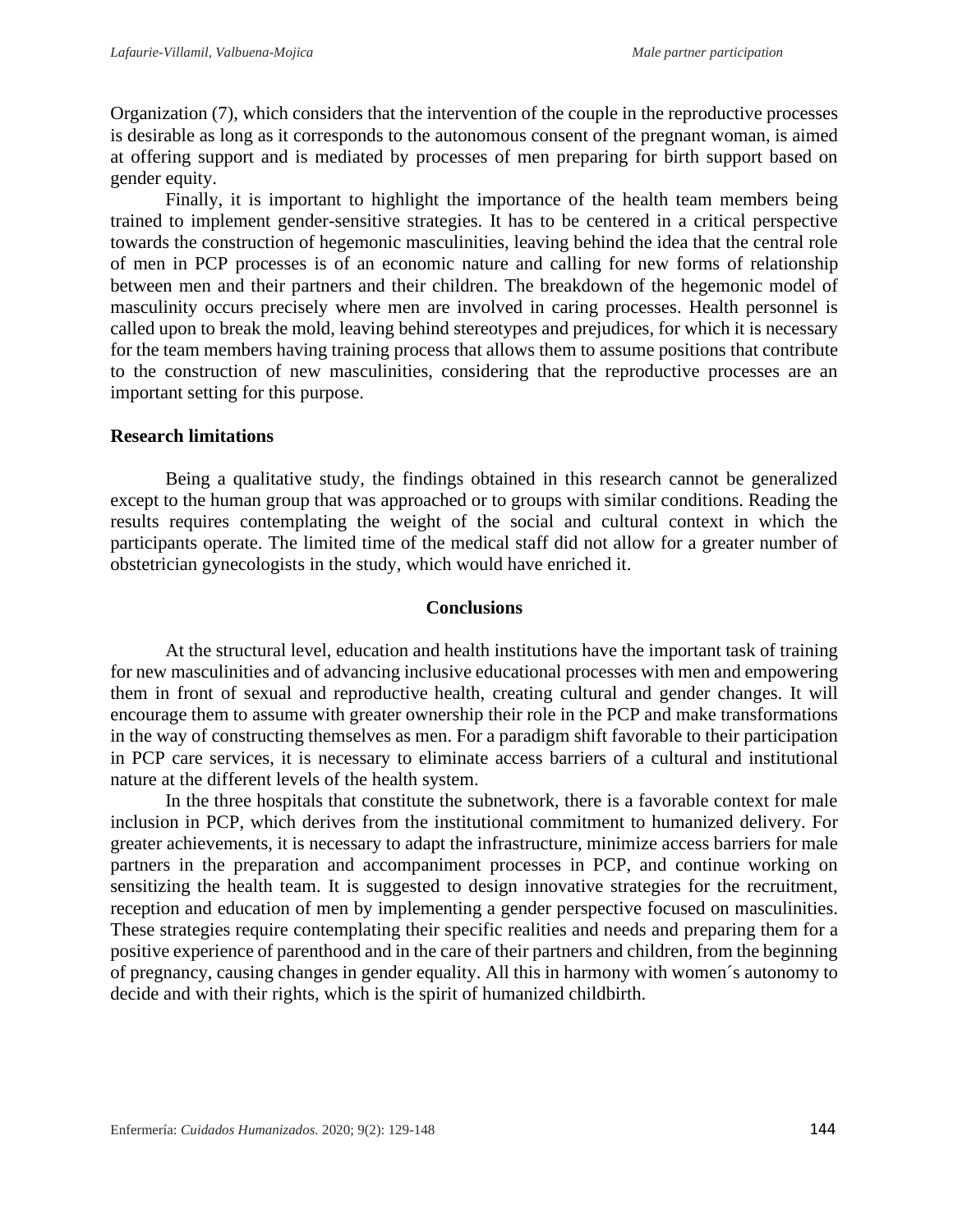## **References**

- 1. United Nations Organization. International Conference on Population and Development, Cairo: UN; 1994.
- 2. United Nations Organization. IV Conference of Women. Beijing: UN; 1995.
- 3. República de Colombia. Ministerio de Salud y Protección Social [Online]. Política nacional de Sexualidad, derechos sexuales y derechos reproductivos. Bogotá, 2010. Available from:  $\blacksquare$ https://www.minsalud.gov.co/sites/rid/Lists/BibliotecaDigital/RIDE/DE/LIBRO%20POL ITICA%20SEXUAL%20SEPT%2010.pdf
- 4. Yargawa J, Leonardi-Bee J. Male involvement and maternal health outcomes: systematic review and meta-analysis. JECH. 2015; (69):604–612. Available from: : http://dx.doi.org/10.1136/jech-2014-204784
- 5. Aborigo AR, Reidpath DD, Oduro RA, Allotey P. Male involvement in maternal health: perspectives of opinion leaders. BMC Pregnancy and Childbirth. 2018;18 (3): 1-10. Available from: http://dx.doi.org/10.1186/s12884-017-1641-9
- 6. Lafaurie MM, Valbuena Y. La pareja masculina en el embarazo: perspectiva de gestantes atendidas en la Subred Integrada de Servicios de Salud Norte, Bogotá. Rev. Colomb. Enferm.2018; (17): 46-55. DOI: https://doi.org/10.18270/rce.v17i13.2432
- 7. World Health Organization. Recomendaciones de la OMS de la Organización Mundial de la Salud sobre intervenciones de promoción de la salud para la salud materna y neonatal. Ginebra: WHO; 2015
- 8. Castrillo B. Análisis de la atención médica de embarazos y partos: aportes conceptuales. La Plata: Memorias II Jornadas de Género y Diversidad Sexual [Online] 2016 [Access 2019, cot.02]. Available from: http://www.memoria.fahce.unlp.edu.ar/trab\_eventos/ev.8180/ev.8180.pdf
- 9. Kaye DK, Kakaire O, Nakimuli A, Osinde MO, Mbalinda SN, Kakande N. Male involvement during pregnancy and childbirth: men's perceptions, practices and experiences during the care for women who developed childbirth complications in Mulago Hospital, Uganda. BMC Pregnancy and Childbirth. 2014 ; 14:54. Available from: http://dx.doi.org/ 10.1186/1471-2393-14-54
- 10. Laguado T, Lafaurie MM, Vargas LM. Experiencias de participación de los hombres en el cuidado a su pareja gestante. Duazary. 2019; 16 (1): 78-92. Available from: http://dx.doi.org/10.21676/2389783X.2532
- 11. Mullany B. Barriers to and attitudes towards promoting husbands' involvement in maternal health in Katmandu, Nepal. Social Science & Medicine [Online] 2006 [Access 2019, Sep. 06]62, (11): 2798-2809. Available from: http://www.sciencedirect.com/science/article/pii/S0277953605006052
- 12. Hamui A, Varela M. La técnica de grupos focales. Inv Ed Med. [Online] 2013 [Access 2019, Sep. 06]; 2 (5):55-60. Available from: http://riem.facmed.unam.mx/sites/all/archivos/V2Num01/09\_MI\_HAMUI.PDF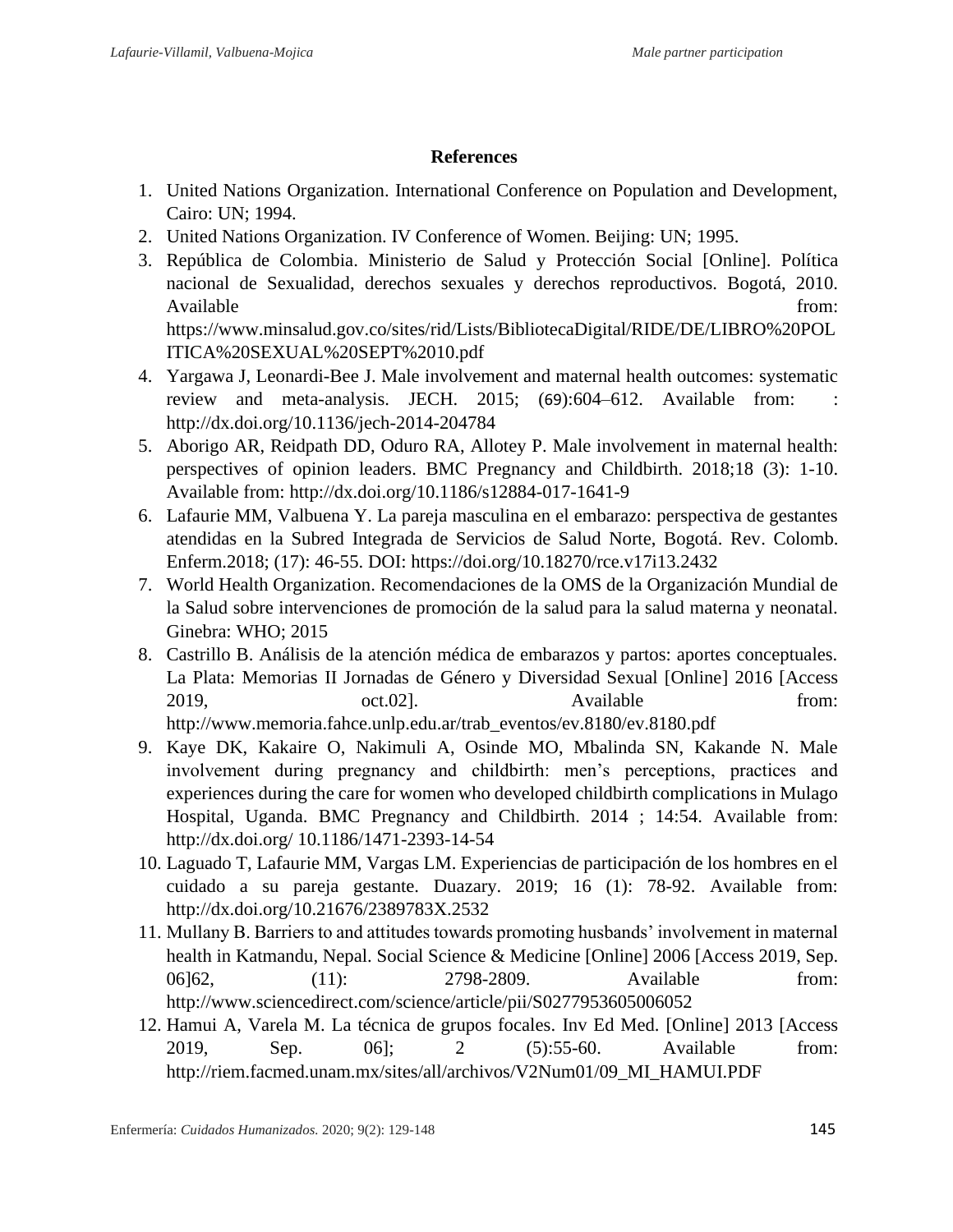- 13. De la Cuesta C. Estrategias cualitativas más usadas en el campo de la salud. Nure Inv. [Online] 2006 [Access 2019, Sep. 23] 25. Available from: https://www.nureinvestigacion.es//OJS/index.php/nure/article/view/313
- 14. Amezcua M. La entrevista en grupo. Características, tipos y utilidades en investigación cualitativa. Enfermería clínica [Online] 2003[Access 2019, Sep. 24]; 13 (2): 112-117. Available from:

https://www.sciencedirect.com/science/article/abs/pii/S1130862103737917

- 15. Troncoso-Pantoja C, Amaya-Placencia A. Entrevista: guía práctica para la recolección de datos cualitativos en investigación de salud. Rev. Fac. Med . 2017; (65): 329-32. Available from: http://dx.doi.org/10.15446/revfacmed.v65n2.60235
- 16. Díaz-Bravo L, Torruco-García U, Martínez-Hernández M, Varela-Ruiz M. La entrevista, recurso flexible y dinámico. Investigación en educación médica. 2013; 2 (7), 162-167.
- 17. Paredes A, Castillo MT. Caminante no hay (un solo) camino al andar. Investigación acción participativa y sus repercusiones. Rev Colomb Soc. 2018; 41 (1): 31-50.
- 18. Canales M. Conversaciones para el entendimiento. In: Durston J, Miranda F. Experiencias y metodología de la investigación participativa. Santiago de Chile: CEPAL, 2002.
- 19. Martínez-Salgado C. El muestreo en investigación cualitativa. Principios básicos y algunas controversias. Ciênc. Saúde Coletiva. 2012; 17 (3):613-619. Available from: http://dx.doi.org/10.1590/S1413-81232012000300006
- 20. Mieles BMD, Tonon MG, Alvarado SV. Investigación cualitativa: el análisis temático para el tratamiento de la información desde el enfoque de la fenomenología social. Universitas humanística. 2012; 74: 195-225.
- 21. Noreña AL, Alcaraz-Moreno N, Rojas JG, Rebolledo-Malpica N. Aplicabilidad de los criterios de rigor y éticos en la investigación cualitativa. Aquichan [Online].2012 [Access 2019, Jul. 05]; 12 (3): 263–274. Available from: https://aquichan.unisabana.edu.co/index.php/aquichan/article/view/1824/2936
- 22. World Medical Association (WMA) [Online]. WMA Declaration of Helsinki Ethical principles for medical research involving human subjects. Fortaleza: 64th WMA General Assembly; 2013 [Access 2019, Mar.12]. Available from: https://bit.ly/2rJdF3M.
- 23. Ramírez Peláez H, Rodríguez Gallego I. Beneficios del acompañamiento a la mujer por parte de su pareja durante el embarazo, el parto y el puerperio en relación con el vínculo paternofilial. Revisión bibliográfica. Matronas profesión. [Online] 2014 [Access 2019, Jul. 19] Available from: https://dialnet.unirioja.es/servlet/articulo?codigo=5527090
- 24. Salehi A, Fahami F, Beigi M. The effect of presence of trained husbands beside their wives during childbirth on women's anxiety. Iran J Nurs Midwifery Res. 2016;21: 611–615. Available from: http://dx.doi.org/10.4103/1735-9066.197672
- 25. Aliabedian, A. Agajani, M, Khan, A. Iranian men's attendance in pregnancy. Caspian J Reprod Med [Online] 2015[ Access 2020, Ap. 02]; 1 (3): 12-17. Available from: https://www.researchgate.net/publication/289460834\_Iranian\_men's\_attendance\_in\_preg nancy
- 26. Pinilla E, Forero C, Valdivieso MC. Servicios salud sexual y reproductiva según los adolescentes varones (Bucaramanga, Colombia). Rev Fac Nac Salud Pública [Online].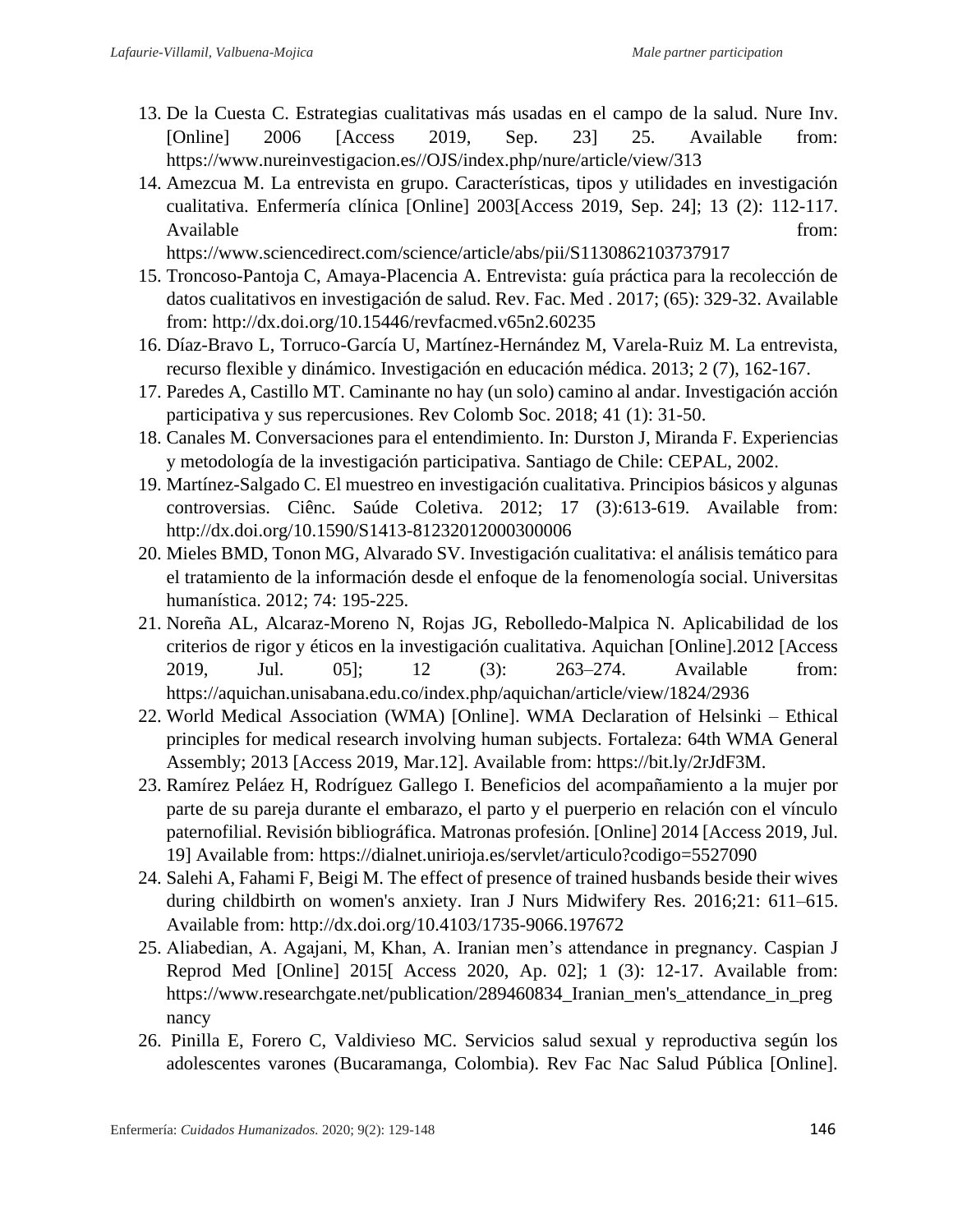2009 [Access 2019, Sep.26]; 27 (2): 164-168. Available from: http://aprendeenlinea.udea.edu.co/revistas/index.php/fnsp/article/view/327

- 27. Ochoa-Marín S, Vásquez-Salazar E. Salud sexual y reproductiva en hombres Rev. salud pública [Online). 2012 [Access 2020, Mar. 07;14 (1): 15-27. Available from: https://www.scielosp.org/pdf/rsap/2012.v14n1/15-27
- 28. DANE ―Departamento Nacional de Estadística―. Encuesta Nacional de Calidad de Vida –ECV 2015. Boletín técnico [Online] 2015[Access 2020, Ap. 11]. Available from: https://www.dane.gov.co/files/investigaciones/condiciones\_vida/calidad\_vida/Boletin\_Te cnico\_ECV\_2015.pdf
- 29. Lafaurie MM. Violencia de la pareja íntima en relatos de gestantes atendidas en el Hospital de Usaquén (Bogotá, Colombia). Rev Colomb Enferm. 2015; 11 (10): 45-56. Available from: https://doi.org/10.18270/rce.v11i10.738
- 30. Hildingsson I, Haines H, Johansson M, Rubertsson C, Fenwick J. Childbirth fear in Swedish fathers is associated with parental stress as well as poor physical and mental health. Midwifery [Online] 2014[Access 2020, Ap.11]; 30: 248-254. Available from: https://www.sciencedirect.com/science/article/abs/pii/S0266613813003598
- 31. Philpott Ll, Fitzgerald S, Leahy-Warren P, Savage E. Stress in fathers in the perinatal period: A systematic review. Midwifery. 2017; (55): 113-127. Available from: https://doi.org/10.1016/j.midw.2017.09.016
- 32. Maroto Navarro G, López E, Calvente M, Ruzzante N, Rodríguez I. Paternidad y servicios de salud: Estudio cualitativo de las experiencias y expectativas de los hombres hacia la atención sanitaria del embarazo, parto y posparto de sus parejas. Rev. Esp. Salud Publica [Online] 2009 [Access 2019 Sep. 12]; 83 (2): 267-278. Available from: http://scielo.isciii.es/scielo.php?script=sci\_arttext&pid=S1135- 57272009000200010&lng=es
- 33. Figueroa J G. Algunas Reflexiones Metodológicas al Abordar Experiencias Reproductivas de los Varones desde las Políticas Públicas. Masculinities and Social Change, 2016; 5 (2): 136-155.
- 34. Cáceres-Manrique FM, Nieves-Cuervo FM. Atención humanizada del parto. Diferencial según condición clínica y social de la materna. Rev Col Obstet Ginecol. 2017; 68 (2): 128- 134. Available from: http://dx.doi.org/10.18597/rcog.3022